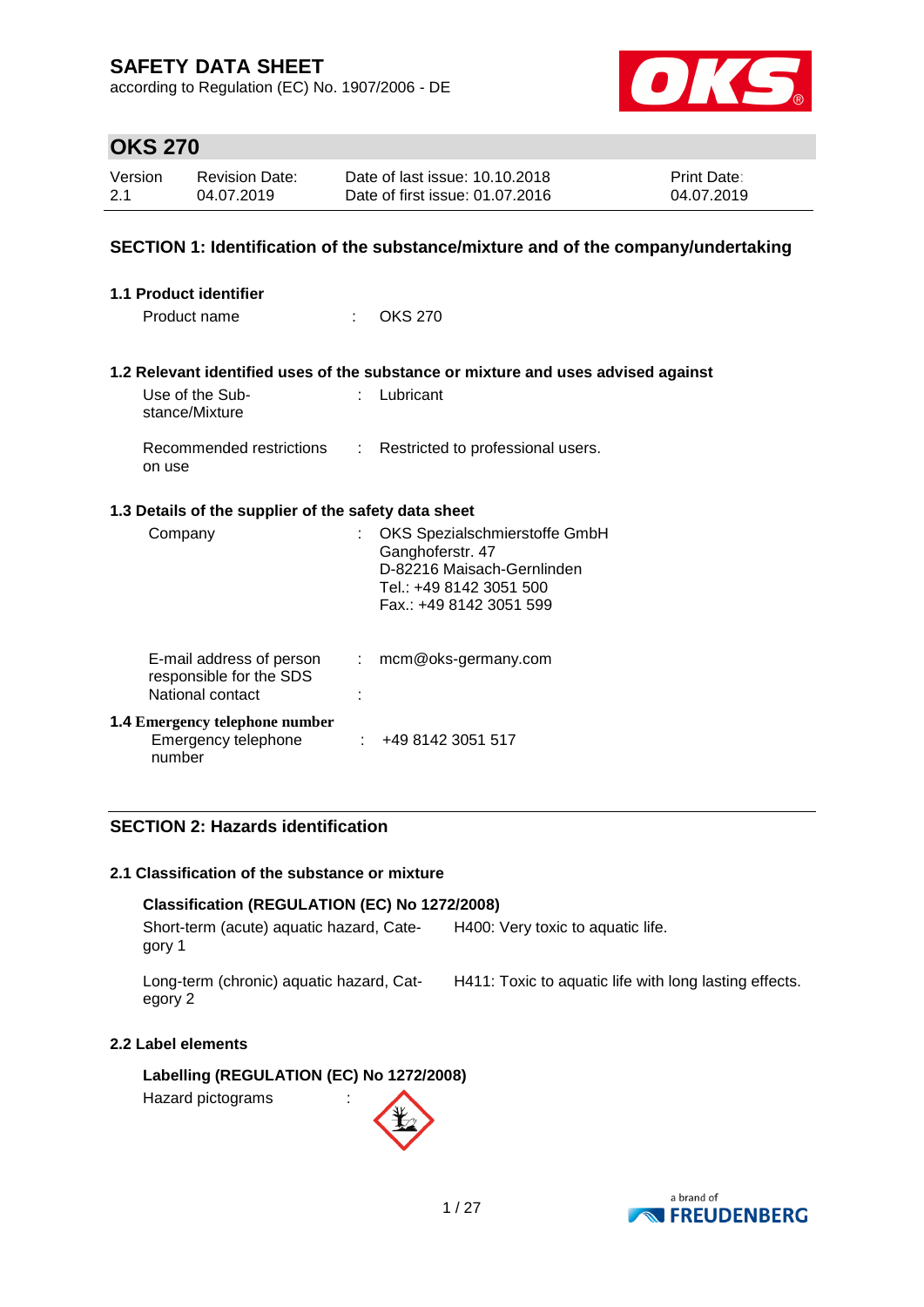according to Regulation (EC) No. 1907/2006 - DE



## **OKS 270**

| Version<br>2.1 | <b>Revision Date:</b><br>04.07.2019 |   | Date of last issue: 10.10.2018<br>Date of first issue: 01.07.2016 |                                                          | <b>Print Date:</b><br>04.07.2019 |
|----------------|-------------------------------------|---|-------------------------------------------------------------------|----------------------------------------------------------|----------------------------------|
|                | Signal word                         | ÷ | Warning                                                           |                                                          |                                  |
|                | Hazard statements                   |   | H410                                                              | Very toxic to aquatic life with long lasting<br>effects. |                                  |
|                | Precautionary statements            | ÷ | <b>Prevention:</b><br>P <sub>273</sub>                            | Avoid release to the environment.                        |                                  |
|                |                                     |   | Response:<br>P391                                                 | Collect spillage.                                        |                                  |

### **Additional Labelling**

EUH208 Contains Benzenesulfonic acid, di-C10-14-alkyl derivs., calcium salts. May produce an allergic reaction.

## **2.3 Other hazards**

This substance/mixture contains no components considered to be either persistent, bioaccumulative and toxic (PBT), or very persistent and very bioaccumulative (vPvB) at levels of 0.1% or higher.

## **SECTION 3: Composition/information on ingredients**

### **3.2 Mixtures**

Chemical nature : Mineral oil.

PTFE solid lubricant lithium soap

### **Hazardous components**

| Chemical name                                                | CAS-No.<br>EC-No.<br>Index-No.<br>Registration number | Classification                                                                                                    | Concentration<br>limits<br>M-Factor<br><b>Notes</b> | Concentration<br>(% w/w) |
|--------------------------------------------------------------|-------------------------------------------------------|-------------------------------------------------------------------------------------------------------------------|-----------------------------------------------------|--------------------------|
| distillates (petroleum),<br>hydrotreated heavy<br>paraffinic | 64742-54-7<br>265-157-1<br>649-467-00-8               | Asp. Tox.1; H304                                                                                                  | Note L, Note H                                      | $>= 30 - 50$             |
| Amines, N-tallow al-<br>kyltrimethylenedi-,<br>oleates       | 61791-53-5<br>263-186-4                               | Skin Irrit.2; H315<br>Eye Irrit.2; H319<br>STOT RE2; H373<br>Aquatic Acute1;<br>H400<br>Aquatic Chronic1;<br>H410 | M-Factor: 10/1                                      | $>= 2.5 - < 10$          |
| zinc oxide                                                   | 1314-13-2<br>215-222-5                                | Aquatic Acute1;<br>H400<br>Aquatic Chronic1;                                                                      | M-Factor: 1/1                                       | $>= 1 - 2.5$             |

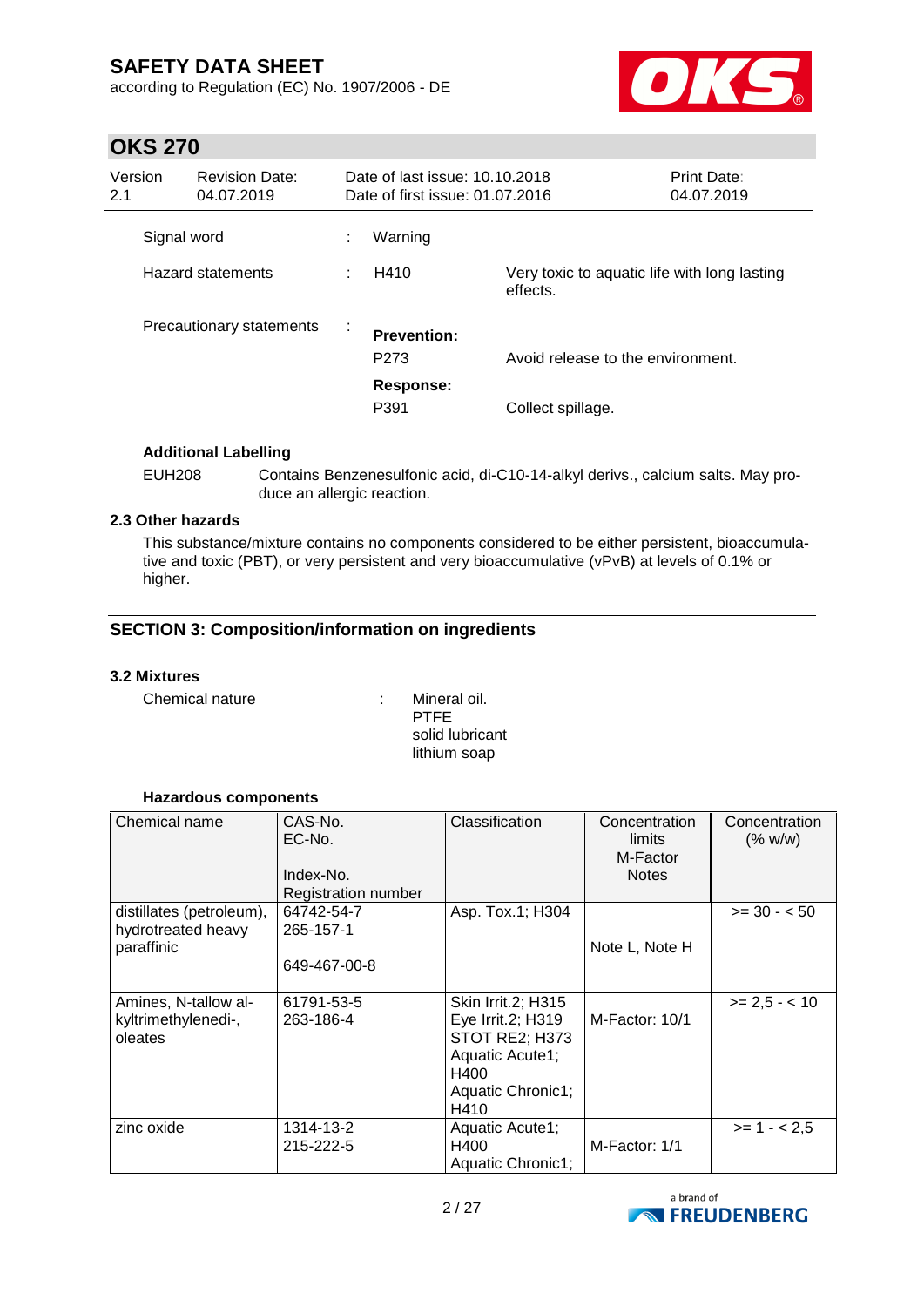according to Regulation (EC) No. 1907/2006 - DE



## **OKS 270**

| Version<br>2.1                                             | <b>Revision Date:</b><br>04.07.2019 |                                                                      | Date of last issue: 10.10.2018<br>Date of first issue: 01.07.2016 | Print Date:<br>04.07.2019                |              |
|------------------------------------------------------------|-------------------------------------|----------------------------------------------------------------------|-------------------------------------------------------------------|------------------------------------------|--------------|
|                                                            |                                     | 030-013-00-7<br>01-2119463881-32-<br><b>XXXX</b>                     | H410                                                              |                                          |              |
| di-C10-14-alkyl<br>derivs., calcium salts                  | Benzenesulfonic acid,               | Not Assigned<br>939-603-7<br>01-2119978241-36-<br><b>XXXX</b>        | Skin Sens.1B;<br>H <sub>317</sub>                                 | $> 10 - 100 \%$<br>Skin Sens.1B,<br>H317 | $>= 0,1 - 1$ |
|                                                            |                                     | Substances with a workplace exposure limit :                         |                                                                   |                                          |              |
| hydrotreated heavy<br>paraffinic; Baseoil -<br>unspecified | Distillates (petroleum),            | 64742-54-7<br>265-157-1<br>649-467-00-8<br>01-2119484627-25-<br>XXXX |                                                                   | Note L                                   | $>= 20 - 30$ |
| Ethene, 1,1,2,2-<br>ymer                                   | tetrafluoro-, homopol-              | 9002-84-0<br>618-337-2                                               |                                                                   |                                          | $>= 1 - 10$  |

For explanation of abbreviations see section 16.

## **SECTION 4: First aid measures**

#### **4.1 Description of first aid measures**

| If inhaled              | medical attention.<br>Keep patient warm and at rest.<br>advice.<br>Keep respiratory tract clear.<br>tion. | : Remove person to fresh air. If signs/symptoms continue, get<br>If unconscious, place in recovery position and seek medical<br>If breathing is irregular or stopped, administer artificial respira-             |
|-------------------------|-----------------------------------------------------------------------------------------------------------|------------------------------------------------------------------------------------------------------------------------------------------------------------------------------------------------------------------|
| In case of skin contact | persists.<br>Wash clothing before reuse.                                                                  | : Take off all contaminated clothing immediately.<br>Wash off immediately with soap and plenty of water.<br>Get medical attention immediately if irritation develops and<br>Thoroughly clean shoes before reuse. |

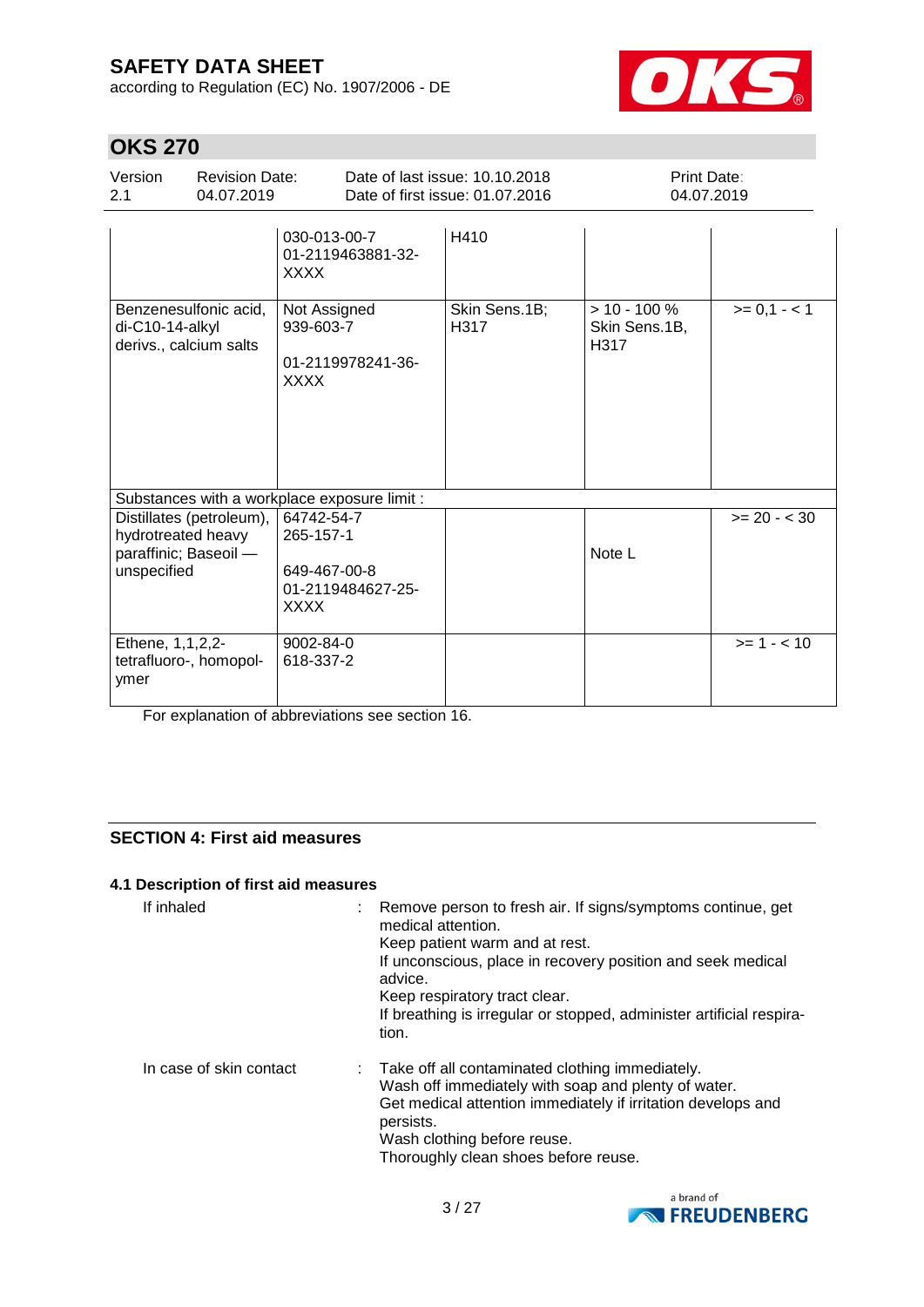according to Regulation (EC) No. 1907/2006 - DE



# **OKS 270**

| <b>OKS 270</b> |              |                                                    |                                                                                                                                                                                                                                                      |                                                                                                                                                                                                      |                                  |  |
|----------------|--------------|----------------------------------------------------|------------------------------------------------------------------------------------------------------------------------------------------------------------------------------------------------------------------------------------------------------|------------------------------------------------------------------------------------------------------------------------------------------------------------------------------------------------------|----------------------------------|--|
| Version<br>2.1 |              | <b>Revision Date:</b><br>04.07.2019                |                                                                                                                                                                                                                                                      | Date of last issue: 10.10.2018<br>Date of first issue: 01.07.2016                                                                                                                                    | <b>Print Date:</b><br>04.07.2019 |  |
|                |              | In case of eye contact                             | ÷                                                                                                                                                                                                                                                    | Rinse immediately with plenty of water, also under the eyelids,<br>for at least 10 minutes.<br>If eye irritation persists, consult a specialist.                                                     |                                  |  |
| If swallowed   |              |                                                    | Move the victim to fresh air.<br>If unconscious, place in recovery position and seek medical<br>advice.<br>Keep respiratory tract clear.<br>Do not induce vomiting without medical advice.<br>Never give anything by mouth to an unconscious person. |                                                                                                                                                                                                      |                                  |  |
|                |              |                                                    |                                                                                                                                                                                                                                                      | 4.2 Most important symptoms and effects, both acute and delayed                                                                                                                                      |                                  |  |
|                | Symptoms     |                                                    |                                                                                                                                                                                                                                                      | No information available.                                                                                                                                                                            |                                  |  |
|                | <b>Risks</b> |                                                    |                                                                                                                                                                                                                                                      | None known.                                                                                                                                                                                          |                                  |  |
|                |              |                                                    |                                                                                                                                                                                                                                                      | 4.3 Indication of any immediate medical attention and special treatment needed                                                                                                                       |                                  |  |
|                | Treatment    |                                                    |                                                                                                                                                                                                                                                      | No information available.                                                                                                                                                                            |                                  |  |
|                |              |                                                    |                                                                                                                                                                                                                                                      |                                                                                                                                                                                                      |                                  |  |
|                |              |                                                    |                                                                                                                                                                                                                                                      |                                                                                                                                                                                                      |                                  |  |
|                |              | <b>SECTION 5: Firefighting measures</b>            |                                                                                                                                                                                                                                                      |                                                                                                                                                                                                      |                                  |  |
|                |              | 5.1 Extinguishing media                            |                                                                                                                                                                                                                                                      |                                                                                                                                                                                                      |                                  |  |
|                |              | Suitable extinguishing media :                     |                                                                                                                                                                                                                                                      | Use water spray, alcohol-resistant foam, dry chemical or car-<br>bon dioxide.                                                                                                                        |                                  |  |
|                | media        | Unsuitable extinguishing                           | ÷.                                                                                                                                                                                                                                                   | High volume water jet                                                                                                                                                                                |                                  |  |
|                |              |                                                    |                                                                                                                                                                                                                                                      |                                                                                                                                                                                                      |                                  |  |
|                | fighting     | Specific hazards during fire-                      |                                                                                                                                                                                                                                                      | 5.2 Special hazards arising from the substance or mixture<br>Fire may cause evolution of:<br>Carbon oxides<br>Halogenated compounds<br>Metal oxides<br>Nitrogen oxides (NOx)<br>Oxides of phosphorus |                                  |  |
|                |              | 5.3 Advice for firefighters                        |                                                                                                                                                                                                                                                      |                                                                                                                                                                                                      |                                  |  |
|                |              | Special protective equipment :<br>for firefighters |                                                                                                                                                                                                                                                      | In the event of fire, wear self-contained breathing apparatus.<br>Use personal protective equipment. Exposure to decomposi-<br>tion products may be a hazard to health.                              |                                  |  |
|                |              | Further information                                |                                                                                                                                                                                                                                                      | Standard procedure for chemical fires.<br>Collect contaminated fire extinguishing water separately. This<br>must not be discharged into drains.                                                      |                                  |  |

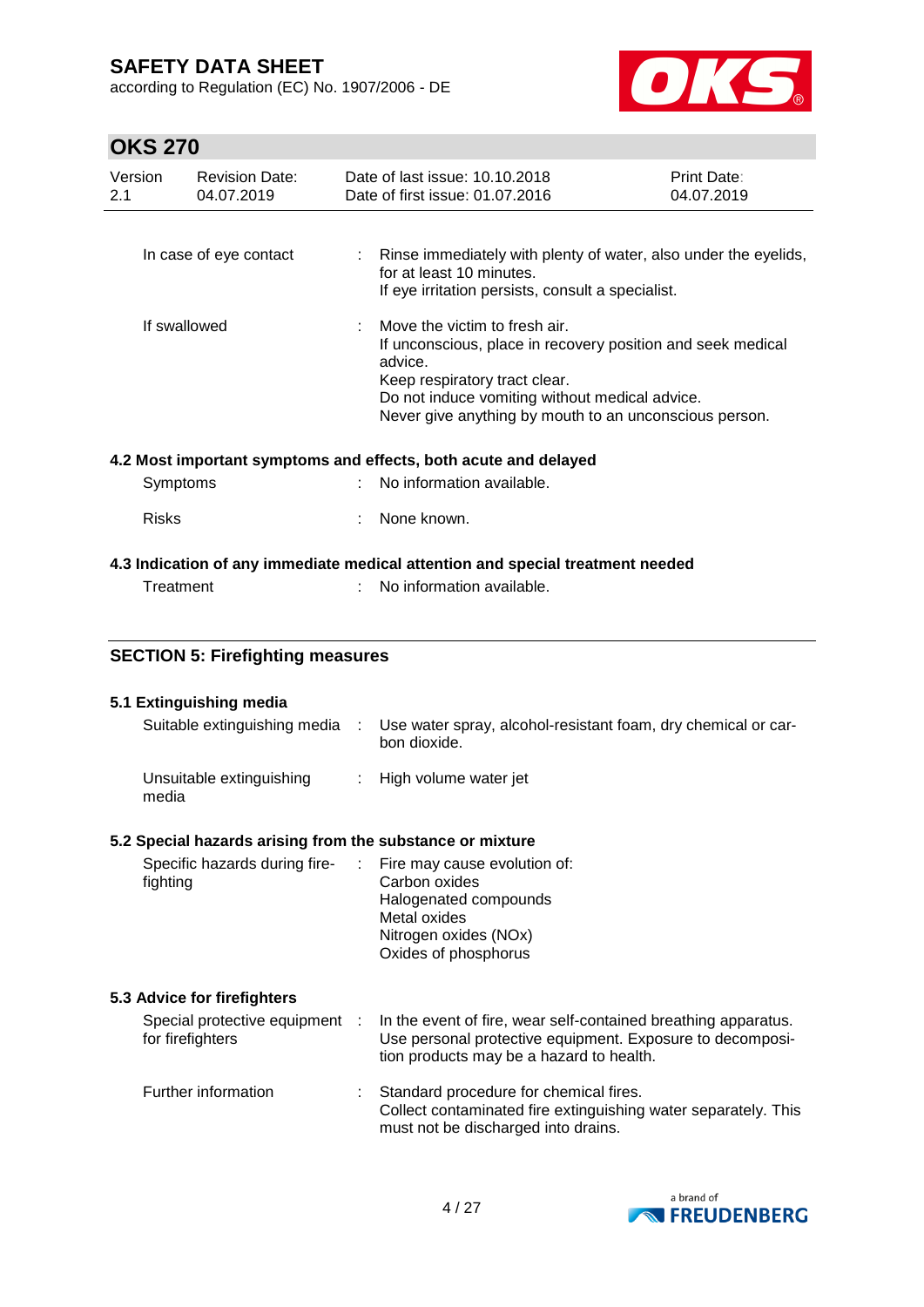according to Regulation (EC) No. 1907/2006 - DE



## **OKS 270**

| Version | <b>Revision Date:</b> | Date of last issue: 10.10.2018  | <b>Print Date:</b> |
|---------|-----------------------|---------------------------------|--------------------|
| 2.1     | 04.07.2019            | Date of first issue: 01.07.2016 | 04.07.2019         |

### **SECTION 6: Accidental release measures**

### **6.1 Personal precautions, protective equipment and emergency procedures**

| Personal precautions                                     | : Evacuate personnel to safe areas.<br>Use the indicated respiratory protection if the occupational<br>exposure limit is exceeded and/or in case of product release<br>(dust).<br>Do not breathe vapours, aerosols.<br>Refer to protective measures listed in sections 7 and 8. |
|----------------------------------------------------------|---------------------------------------------------------------------------------------------------------------------------------------------------------------------------------------------------------------------------------------------------------------------------------|
| <b>6.2 Environmental precautions</b>                     |                                                                                                                                                                                                                                                                                 |
| Environmental precautions                                | : Do not allow contact with soil, surface or ground water.<br>If the product contaminates rivers and lakes or drains inform<br>respective authorities.                                                                                                                          |
| 6.3 Methods and material for containment and cleaning up |                                                                                                                                                                                                                                                                                 |
| Methods for cleaning up                                  | : Clean up promptly by sweeping or vacuum.                                                                                                                                                                                                                                      |

Keep in suitable, closed containers for disposal.

## **6.4 Reference to other sections**

For personal protection see section 8.

### **SECTION 7: Handling and storage**

### **7.1 Precautions for safe handling**

| Advice on safe handling | : Avoid contact with skin and eyes.<br>For personal protection see section 8.<br>Smoking, eating and drinking should be prohibited in the ap-<br>plication area.<br>Wash hands and face before breaks and immediately after<br>handling the product.<br>Do not get in eyes or mouth or on skin.<br>Do not get on skin or clothing.<br>Do not ingest.<br>Do not repack.<br>These safety instructions also apply to empty packaging which<br>may still contain product residues.<br>Keep container closed when not in use. |
|-------------------------|--------------------------------------------------------------------------------------------------------------------------------------------------------------------------------------------------------------------------------------------------------------------------------------------------------------------------------------------------------------------------------------------------------------------------------------------------------------------------------------------------------------------------|
| Hygiene measures        | : Wash face, hands and any exposed skin thoroughly after<br>handling.                                                                                                                                                                                                                                                                                                                                                                                                                                                    |

#### **7.2 Conditions for safe storage, including any incompatibilities**

| Requirements for storage | : Store in original container. Keep container closed when not in                                                            |
|--------------------------|-----------------------------------------------------------------------------------------------------------------------------|
| areas and containers     | use. Keep in a dry, cool and well-ventilated place. Containers                                                              |
|                          | which are opened must be carefully resealed and kept upright<br>to prevent leakage. Store in accordance with the particular |

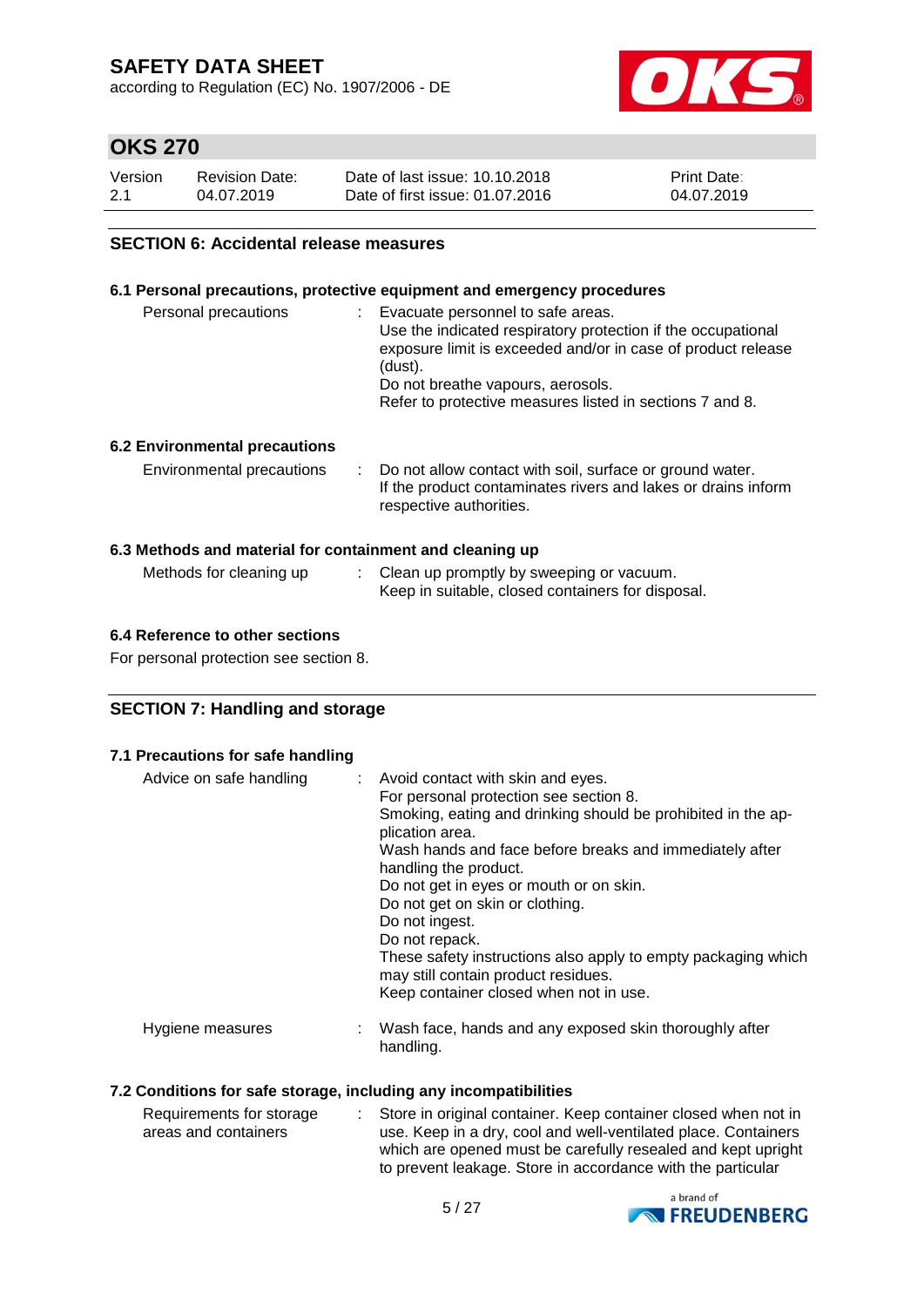according to Regulation (EC) No. 1907/2006 - DE



## **OKS 270**

| Version<br>2.1                             | <b>Revision Date:</b><br>04.07.2019 | Date of last issue: 10.10.2018<br>Date of first issue: 01.07.2016 | <b>Print Date:</b><br>04.07.2019 |
|--------------------------------------------|-------------------------------------|-------------------------------------------------------------------|----------------------------------|
|                                            |                                     | national regulations. Keep in properly labelled containers.       |                                  |
| Storage class (TRGS 510)                   |                                     | 11, Combustible Solids                                            |                                  |
| 7.3 Specific end use(s)<br>Specific use(s) |                                     | Specific instructions for handling, not required.                 |                                  |

## **SECTION 8: Exposure controls/personal protection**

## **8.1 Control parameters**

### **Occupational Exposure Limits**

| Components            | CAS-No.                                                                        | Value type (Form                                                       | Control parameters                                                           | <b>Basis</b>       |  |  |  |
|-----------------------|--------------------------------------------------------------------------------|------------------------------------------------------------------------|------------------------------------------------------------------------------|--------------------|--|--|--|
|                       |                                                                                | of exposure)                                                           |                                                                              |                    |  |  |  |
| distillates (petrole- | 64742-54-7                                                                     | AGW (Vapour                                                            | $5$ mg/m $3$                                                                 | DE TRGS            |  |  |  |
| um), hydrotreated     |                                                                                | and aerosols)                                                          |                                                                              | 900                |  |  |  |
| heavy paraffinic      |                                                                                |                                                                        |                                                                              | $(2018-06-07)$     |  |  |  |
| Peak-limit: excur-    | $4$ ; (II)                                                                     |                                                                        |                                                                              |                    |  |  |  |
|                       |                                                                                |                                                                        |                                                                              |                    |  |  |  |
| sion factor (catego-  |                                                                                |                                                                        |                                                                              |                    |  |  |  |
| ry)                   |                                                                                |                                                                        |                                                                              |                    |  |  |  |
| Further information   |                                                                                |                                                                        | Senate commission for the review of compounds at the work place dangerous    |                    |  |  |  |
|                       |                                                                                |                                                                        | for the health (MAK-commission)., Sum of vapor and aerosols., When there is  |                    |  |  |  |
|                       |                                                                                |                                                                        | compliance with the OEL and biological tolerance values, there is no risk of |                    |  |  |  |
|                       | harming the unborn child                                                       |                                                                        |                                                                              |                    |  |  |  |
| Distillates (petrole- | 64742-54-7                                                                     | <b>AGW</b> (Vapour                                                     | $5$ mg/m $3$                                                                 | DE TRGS            |  |  |  |
| um), hydrotreated     |                                                                                | and aerosols)                                                          |                                                                              | 900                |  |  |  |
| heavy paraffinic;     |                                                                                |                                                                        |                                                                              | $(2018-06-07)$     |  |  |  |
|                       |                                                                                |                                                                        |                                                                              |                    |  |  |  |
| Baseoil - un-         |                                                                                |                                                                        |                                                                              |                    |  |  |  |
| specified             |                                                                                |                                                                        |                                                                              |                    |  |  |  |
| Peak-limit: excur-    | 4(11)                                                                          |                                                                        |                                                                              |                    |  |  |  |
| sion factor (catego-  |                                                                                |                                                                        |                                                                              |                    |  |  |  |
| ry)                   |                                                                                |                                                                        |                                                                              |                    |  |  |  |
| Further information   |                                                                                |                                                                        | Senate commission for the review of compounds at the work place dangerous    |                    |  |  |  |
|                       |                                                                                |                                                                        | for the health (MAK-commission)., Sum of vapor and aerosols., When there is  |                    |  |  |  |
|                       |                                                                                |                                                                        | compliance with the OEL and biological tolerance values, there is no risk of |                    |  |  |  |
|                       | harming the unborn child                                                       |                                                                        |                                                                              |                    |  |  |  |
| Ethene, 1,1,2,2-      | 9002-84-0                                                                      | AGW (Inhalable                                                         | 10 mg/m3                                                                     | <b>DE TRGS</b>     |  |  |  |
|                       |                                                                                |                                                                        |                                                                              |                    |  |  |  |
| tetrafluoro-, homo-   |                                                                                | fraction)                                                              |                                                                              | 900                |  |  |  |
| polymer               |                                                                                |                                                                        |                                                                              | $(2014 - 04 - 02)$ |  |  |  |
| Peak-limit: excur-    | 2; (II)                                                                        |                                                                        |                                                                              |                    |  |  |  |
| sion factor (catego-  |                                                                                |                                                                        |                                                                              |                    |  |  |  |
| ry)                   |                                                                                |                                                                        |                                                                              |                    |  |  |  |
| Further information   | General dust value. For this substance no specific occupational exposure limit |                                                                        |                                                                              |                    |  |  |  |
|                       | value is established, since the AGS does not yet have information regarding    |                                                                        |                                                                              |                    |  |  |  |
|                       | unspecific action on the respiratory organs in excess of the normal values.,   |                                                                        |                                                                              |                    |  |  |  |
|                       | Commission for dangerous substances, Senate commission for the review of       |                                                                        |                                                                              |                    |  |  |  |
|                       |                                                                                | compounds at the work place dangerous for the health (MAK-commission). |                                                                              |                    |  |  |  |
|                       |                                                                                |                                                                        |                                                                              |                    |  |  |  |
|                       |                                                                                | AGW (Alveolate                                                         | 1,25 mg/m3                                                                   | <b>DE TRGS</b>     |  |  |  |
|                       |                                                                                | fraction)                                                              |                                                                              | 900                |  |  |  |

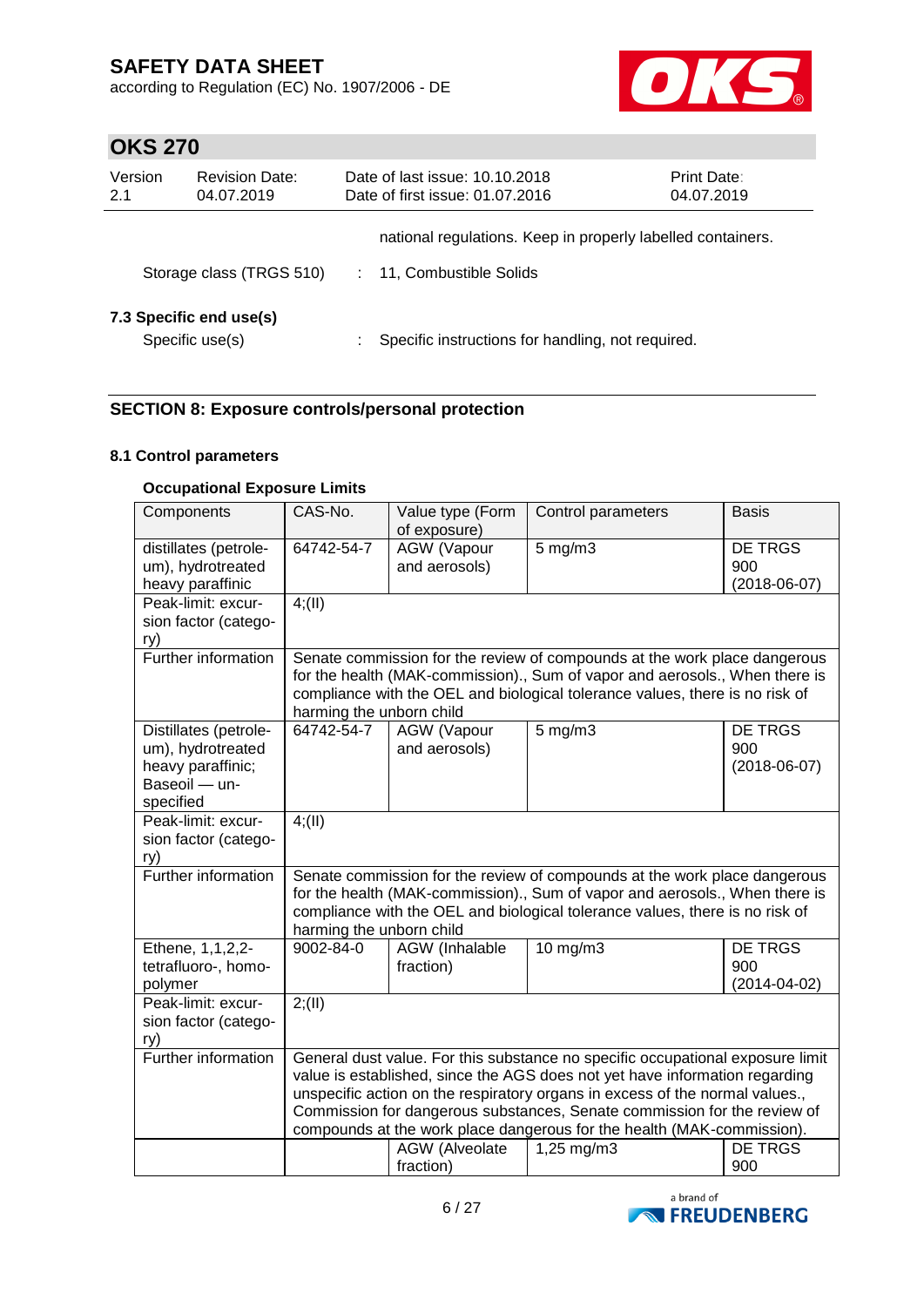according to Regulation (EC) No. 1907/2006 - DE



# **OKS 270**

| Version | <b>Revision Date:</b> | Date of last issue: 10.10.2018  | <b>Print Date:</b> |
|---------|-----------------------|---------------------------------|--------------------|
| $-2.1$  | 04.07.2019            | Date of first issue: 01.07.2016 | 04.07.2019         |

|                                                   | $(2014 - 04 - 02)$                                                                                                                                                                                                                                                                                                                                                                                  |
|---------------------------------------------------|-----------------------------------------------------------------------------------------------------------------------------------------------------------------------------------------------------------------------------------------------------------------------------------------------------------------------------------------------------------------------------------------------------|
| Peak-limit: excur-<br>sion factor (catego-<br>ry) | 2(11)                                                                                                                                                                                                                                                                                                                                                                                               |
| Further information                               | General dust value. For this substance no specific occupational exposure limit<br>value is established, since the AGS does not yet have information regarding<br>unspecific action on the respiratory organs in excess of the normal values.,<br>Commission for dangerous substances, Senate commission for the review of<br>compounds at the work place dangerous for the health (MAK-commission). |

**Derived No Effect Level (DNEL) according to Regulation (EC) No. 1907/2006:**

| Substance name                                                                           | <b>End Use</b>       | <b>Exposure routes</b> | Potential health ef-<br>fects | Value                   |
|------------------------------------------------------------------------------------------|----------------------|------------------------|-------------------------------|-------------------------|
| Distillates (petrole-<br>um), hydrotreated<br>heavy paraffinic;<br>Baseoil - unspecified | Workers              | <b>Inhalation</b>      | Long-term local ef-<br>fects  | 5,6 mg/m3               |
| Amines, N-tallow al-<br>kyltrimethylenedi-,<br>oleates                                   | Workers              | Skin contact           | Long-term systemic<br>effects | $0,04$ mg/kg            |
|                                                                                          | <b>Workers</b>       | Inhalation             | Long-term systemic<br>effects | $0,29$ mg/m $3$         |
| zinc oxide                                                                               | Workers              | Inhalation             | Long-term systemic<br>effects | 5 mg/m3                 |
|                                                                                          | <b>Workers</b>       | Inhalation             | Long-term local ef-<br>fects  | $0,5 \,\mathrm{mg/m}$ 3 |
|                                                                                          | <b>Workers</b>       | Skin contact           | Long-term systemic<br>effects | 83 $mg/kg$              |
| Benzenesulfonic acid,<br>di-C10-14-alkyl<br>derivs., calcium salts                       | Workers              | Inhalation             | Long-term systemic<br>effects | 35,26 mg/m3             |
|                                                                                          | Workers              | Inhalation             | Long-term local ef-<br>fects  |                         |
| Remarks:                                                                                 | No hazard identified |                        |                               |                         |
|                                                                                          | Workers              | Inhalation             | Acute systemic ef-<br>fects   |                         |
| Remarks:                                                                                 | No hazard identified |                        |                               |                         |
|                                                                                          | <b>Workers</b>       | Inhalation             | Acute local effects           |                         |
| Remarks:                                                                                 | No hazard identified |                        |                               |                         |
|                                                                                          | Workers              | Dermal                 | Long-term systemic<br>effects | 25 mg/kg                |
|                                                                                          | <b>Workers</b>       | Dermal                 | Long-term local ef-<br>fects  |                         |
| Remarks:                                                                                 | No hazard identified |                        |                               |                         |
|                                                                                          | <b>Workers</b>       | Dermal                 | Acute systemic ef-<br>fects   |                         |
| Remarks:                                                                                 | No hazard identified |                        |                               |                         |
|                                                                                          | Workers              | Dermal                 | Acute local effects           |                         |
| Remarks:                                                                                 | No hazard identified |                        |                               |                         |

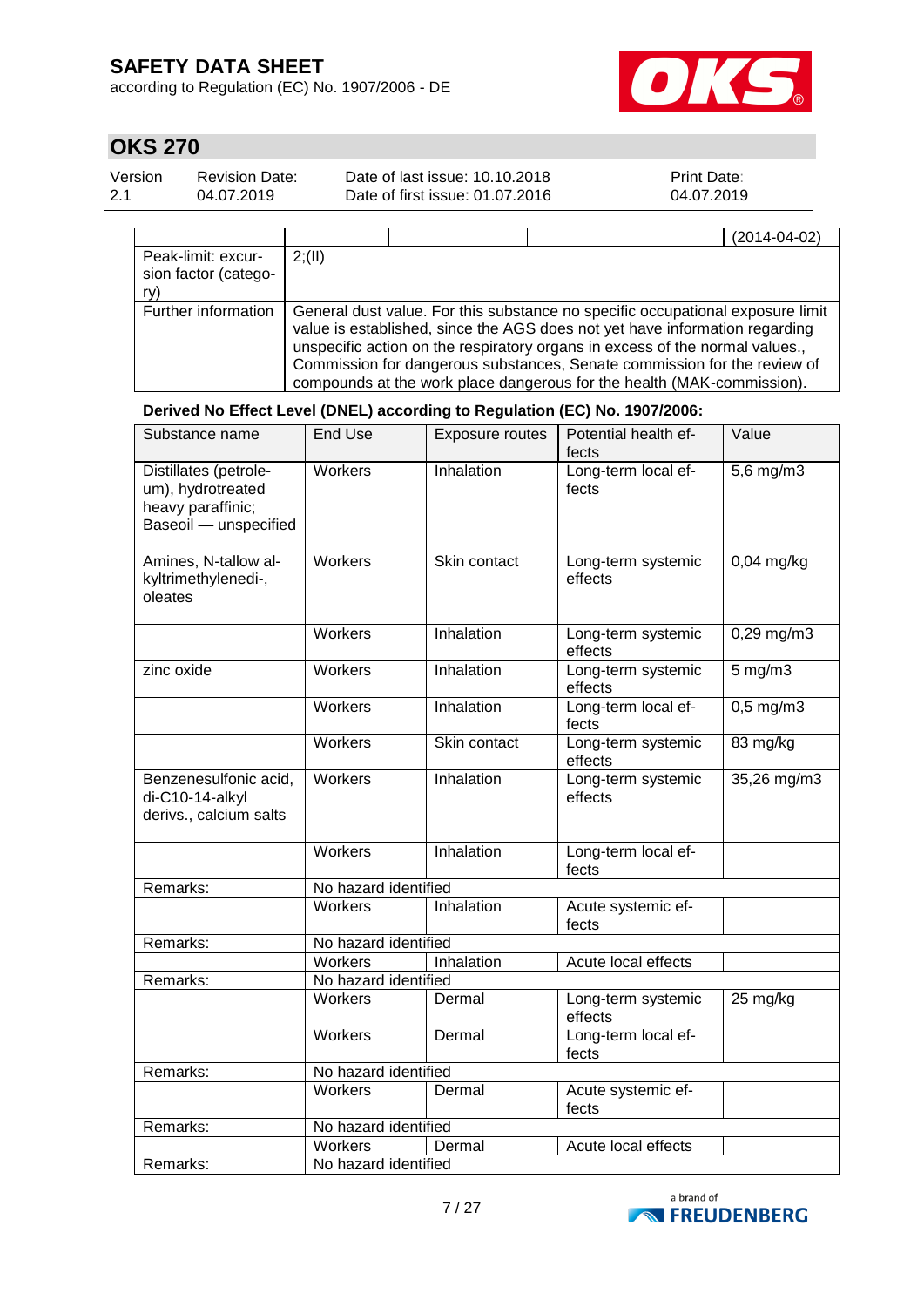according to Regulation (EC) No. 1907/2006 - DE



## **OKS 270**

| Version | <b>Revision Date:</b> | Date of last issue: 10.10.2018  | <b>Print Date:</b> |
|---------|-----------------------|---------------------------------|--------------------|
| 2.1     | 04.07.2019            | Date of first issue: 01.07.2016 | 04.07.2019         |

### **Predicted No Effect Concentration (PNEC) according to Regulation (EC) No. 1907/2006:**

| Substance name                   | <b>Environmental Compartment</b>          | Value         |
|----------------------------------|-------------------------------------------|---------------|
| Distillates (petroleum), hy-     | Oral                                      | 9,33 mg/kg    |
| drotreated heavy paraffinic;     |                                           |               |
| Baseoil - unspecified            |                                           |               |
|                                  |                                           |               |
| Amines, N-tallow alkyltri-       | Fresh water                               | 0,00638 mg/l  |
| methylenedi-, oleates            |                                           |               |
|                                  |                                           |               |
|                                  | Marine water                              | 0,000638 mg/l |
|                                  | Intermittent use/release                  | 0,00509 mg/l  |
|                                  | Microbiological Activity in Sewage Treat- | 98,6 mg/l     |
|                                  | ment Systems                              |               |
|                                  | Fresh water sediment                      | 204 mg/kg     |
|                                  | Marine sediment                           | 20,4 mg/kg    |
|                                  | Soil                                      | 9,93 mg/kg    |
| zinc oxide                       | Fresh water                               | 0,0206 mg/l   |
|                                  |                                           |               |
|                                  | Marine water                              | $0,0061$ mg/l |
|                                  | Microbiological Activity in Sewage Treat- | $0,100$ mg/l  |
|                                  | ment Systems                              |               |
|                                  | Fresh water sediment                      | 117,8 mg/kg   |
|                                  | Marine sediment                           | 56,5 mg/kg    |
|                                  | Soil                                      | 35,6 mg/kg    |
| Benzenesulfonic acid, di-C10-14- | Fresh water                               | $0,1$ mg/l    |
| alkyl derivs., calcium salts     |                                           |               |
|                                  |                                           |               |
|                                  | Marine water                              | $0,1$ mg/l    |
|                                  | Fresh water sediment                      | 45211 mg/kg   |
|                                  | Marine sediment                           | 45211 mg/kg   |
|                                  | Microbiological Activity in Sewage Treat- | 1000 mg/l     |
|                                  | ment Systems                              |               |
|                                  | Air                                       |               |
| Remarks:<br>No data available    |                                           |               |
|                                  | Soil                                      | 36739 mg/kg   |

### **8.2 Exposure controls**

| <b>Engineering measures</b><br>none |                                                                                                                                                                                                                                                            |
|-------------------------------------|------------------------------------------------------------------------------------------------------------------------------------------------------------------------------------------------------------------------------------------------------------|
| Personal protective equipment       |                                                                                                                                                                                                                                                            |
| Eye protection                      | Tightly fitting safety goggles                                                                                                                                                                                                                             |
| Hand protection                     |                                                                                                                                                                                                                                                            |
| Material                            | <b>Fluorinated rubber</b>                                                                                                                                                                                                                                  |
| Protective index                    | Class 1                                                                                                                                                                                                                                                    |
| Remarks                             | Wear protective gloves. The selected protective gloves have<br>to satisfy the specifications of Regulation (EU) 2016/425 and<br>the standard EN 374 derived from it. The break through time<br>depends amongst other things on the material, the thickness |

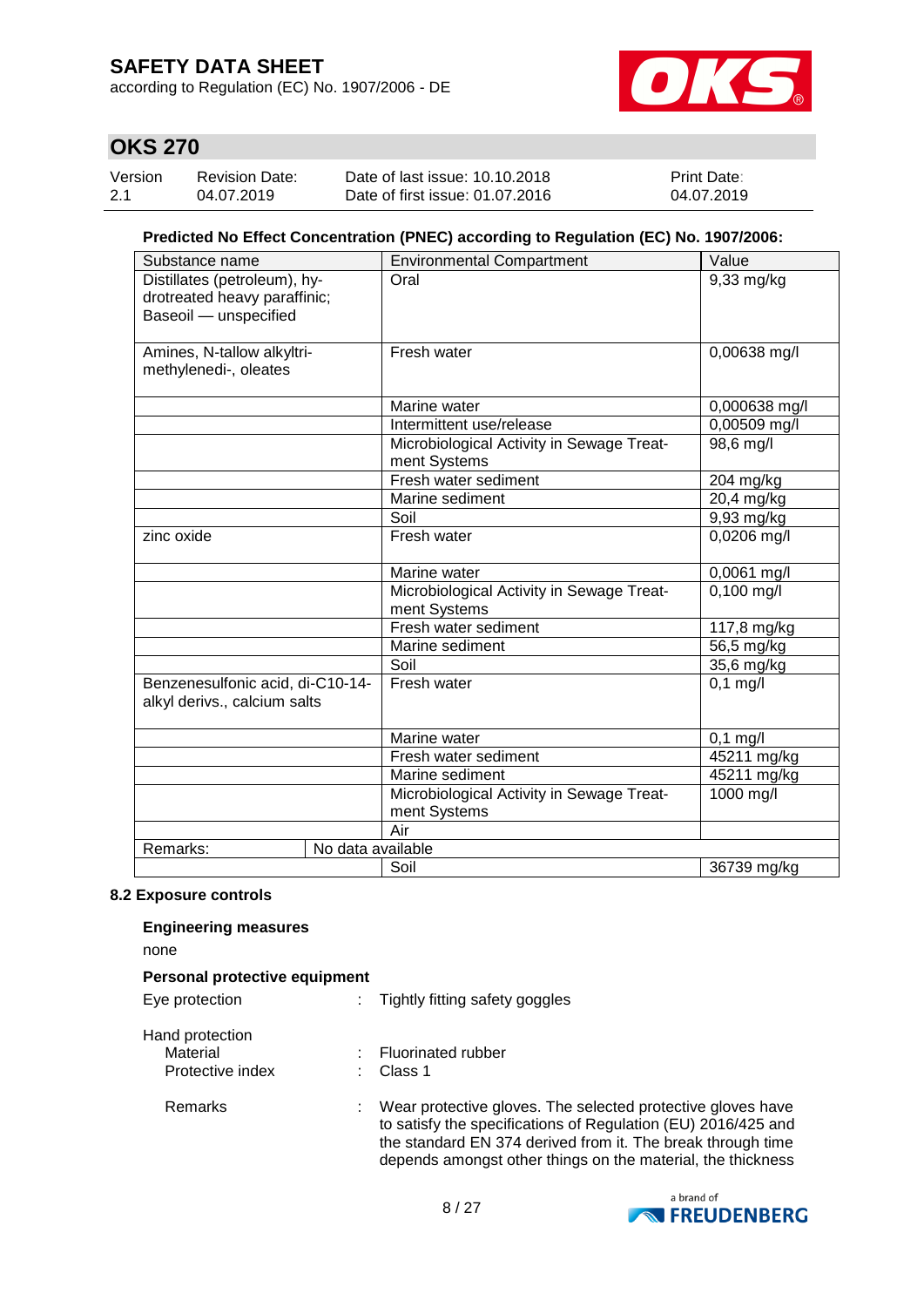according to Regulation (EC) No. 1907/2006 - DE



## **OKS 270**

| Version<br>2.1      | <b>Revision Date:</b><br>04.07.2019 | Date of last issue: 10.10.2018<br>Date of first issue: 01.07.2016                                                                                                                                                                                                                                             | <b>Print Date:</b><br>04.07.2019 |
|---------------------|-------------------------------------|---------------------------------------------------------------------------------------------------------------------------------------------------------------------------------------------------------------------------------------------------------------------------------------------------------------|----------------------------------|
|                     |                                     | and the type of glove and therefore has to be measured for<br>each case.                                                                                                                                                                                                                                      |                                  |
|                     | Respiratory protection              | Not required; except in case of aerosol formation.                                                                                                                                                                                                                                                            |                                  |
| Filter type         |                                     | Filter type A-P                                                                                                                                                                                                                                                                                               |                                  |
| Protective measures |                                     | The type of protective equipment must be selected according<br>to the concentration and amount of the dangerous substance<br>at the specific workplace.<br>Choose body protection in relation to its type, to the concen-<br>tration and amount of dangerous substances, and to the spe-<br>cific work-place. |                                  |

## **SECTION 9: Physical and chemical properties**

### **9.1 Information on basic physical and chemical properties**

| Appearance                  |    | paste                     |
|-----------------------------|----|---------------------------|
| Colour                      | t  | beige                     |
| Odour                       | t. | hydrocarbon-like          |
| <b>Odour Threshold</b>      |    | No data available         |
|                             |    |                           |
| рH                          | ÷. | Not applicable            |
| Drop point                  |    | $>190$ °C<br>(1.013 hPa)  |
| Boiling point/boiling range | ÷. | No data available         |
| Flash point                 |    | Not applicable            |
| Evaporation rate            |    | No data available         |
| Flammability (solid, gas)   |    | <b>Combustible Solids</b> |
| Upper explosion limit       | ÷. | No data available         |
| Lower explosion limit       |    | No data available         |
| Vapour pressure             |    | $< 0.01$ hPa (20 °C)      |
| Relative vapour density     | ÷. | No data available         |
| Density                     |    | $1,15$ g/cm3              |

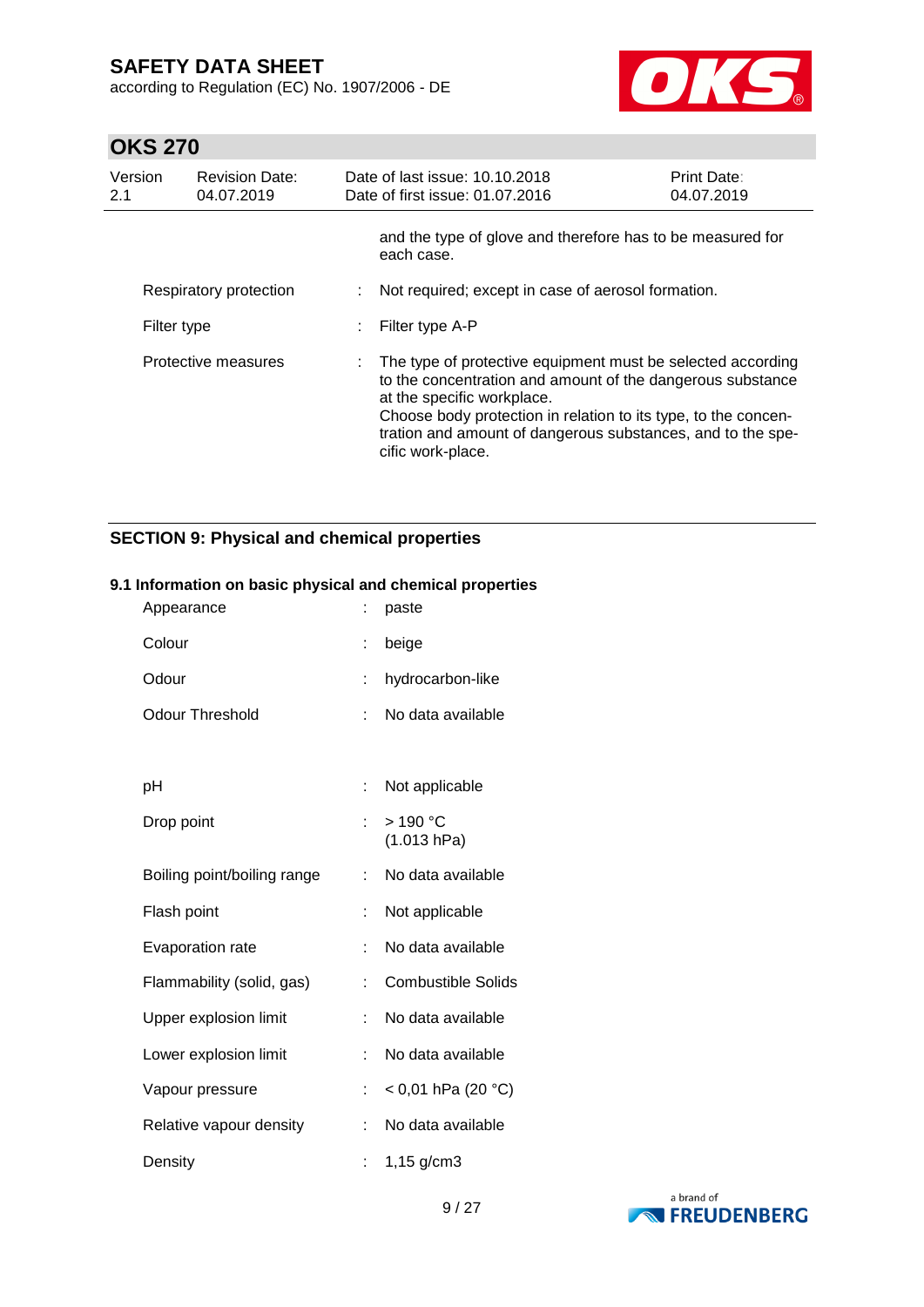according to Regulation (EC) No. 1907/2006 - DE



## **OKS 270**

| Version<br>2.1        |                     | <b>Revision Date:</b><br>04.07.2019 |   | Date of last issue: 10.10.2018<br>Date of first issue: 01.07.2016 | Print Date:<br>04.07.2019 |
|-----------------------|---------------------|-------------------------------------|---|-------------------------------------------------------------------|---------------------------|
|                       |                     |                                     |   | (20 °C)                                                           |                           |
|                       | <b>Bulk density</b> |                                     |   | No data available                                                 |                           |
|                       | Solubility(ies)     | Water solubility                    |   | insoluble                                                         |                           |
|                       |                     | Solubility in other solvents        | ÷ | No data available                                                 |                           |
|                       | octanol/water       | Partition coefficient: n-           |   | No data available                                                 |                           |
|                       |                     | Auto-ignition temperature           | ÷ | No data available                                                 |                           |
|                       |                     | Decomposition temperature           | ÷ | No data available                                                 |                           |
|                       | Viscosity           | Viscosity, dynamic                  |   | No data available                                                 |                           |
|                       |                     | Viscosity, kinematic                |   | Not applicable                                                    |                           |
|                       |                     | <b>Explosive properties</b>         |   | Not explosive                                                     |                           |
|                       |                     | Oxidizing properties                |   | No data available                                                 |                           |
| 9.2 Other information |                     |                                     |   |                                                                   |                           |
|                       |                     | Sublimation point                   |   | No data available                                                 |                           |
|                       |                     | Metal corrosion rate                |   | Not corrosive to metals                                           |                           |
|                       | Self-ignition       |                                     |   | not auto-flammable                                                |                           |
|                       |                     |                                     |   |                                                                   |                           |

## **SECTION 10: Stability and reactivity**

| <b>10.1 Reactivity</b><br>No hazards to be specially mentioned.   |                                                               |
|-------------------------------------------------------------------|---------------------------------------------------------------|
| <b>10.2 Chemical stability</b><br>Stable under normal conditions. |                                                               |
| 10.3 Possibility of hazardous reactions                           |                                                               |
| Hazardous reactions                                               | : No dangerous reaction known under conditions of normal use. |
| 10.4 Conditions to avoid                                          |                                                               |
| Conditions to avoid                                               | : No conditions to be specially mentioned.                    |
| 10.5 Incompatible materials                                       |                                                               |
| Materials to avoid                                                | No materials to be especially mentioned.                      |

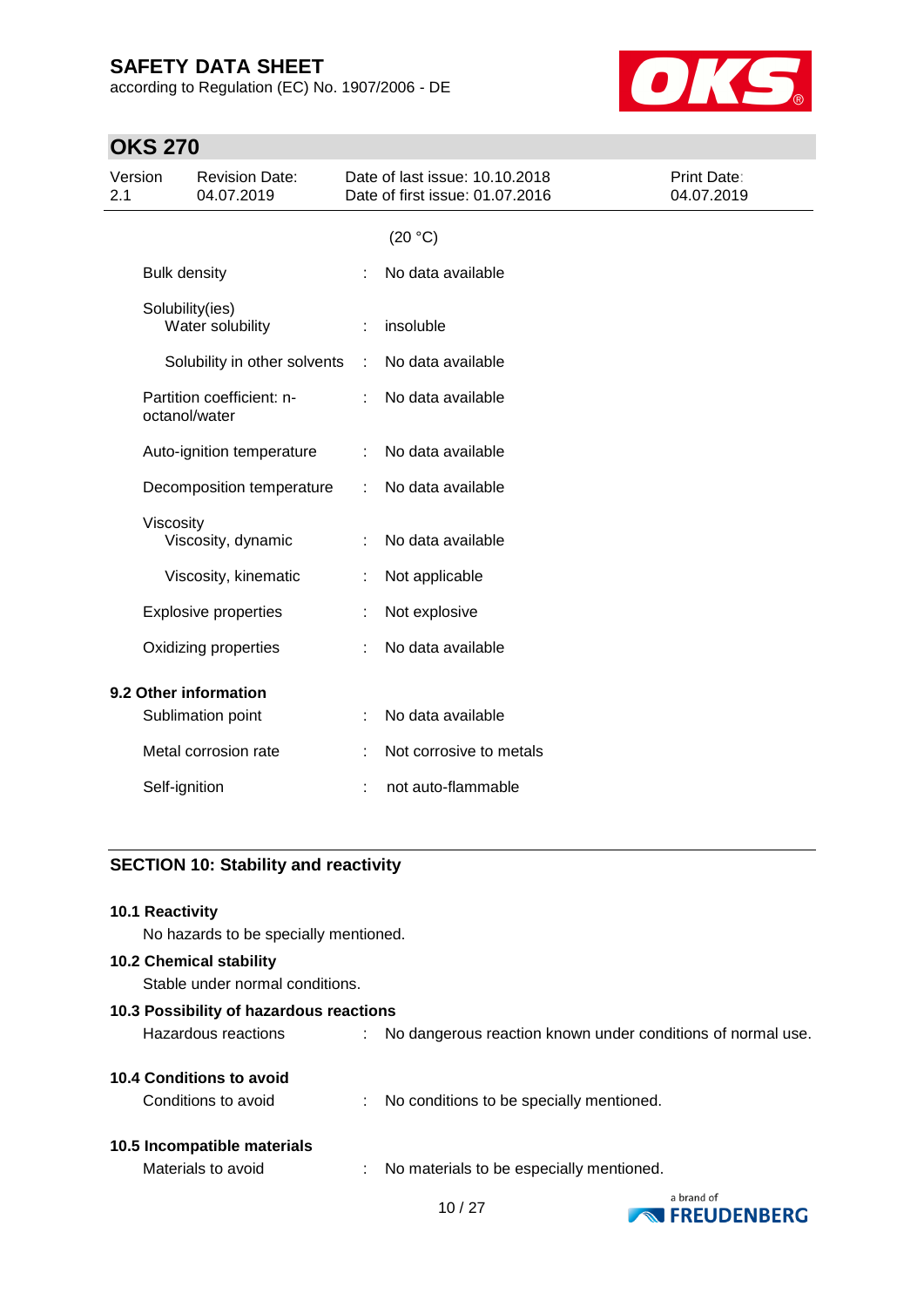according to Regulation (EC) No. 1907/2006 - DE



## **OKS 270**

| Version | Revision Date: | Date of last issue: 10.10.2018  | <b>Print Date:</b> |
|---------|----------------|---------------------------------|--------------------|
| -2.1    | 04.07.2019     | Date of first issue: 01.07.2016 | 04.07.2019         |

### **10.6 Hazardous decomposition products**

No decomposition if stored and applied as directed.

## **SECTION 11: Toxicological information**

### **11.1 Information on toxicological effects**

### **Acute toxicity**

| <b>Product:</b>                                         |                           |                                                                                                                                                                                |
|---------------------------------------------------------|---------------------------|--------------------------------------------------------------------------------------------------------------------------------------------------------------------------------|
| Acute oral toxicity                                     |                           | : Remarks: This information is not available.                                                                                                                                  |
| Acute inhalation toxicity                               | $\mathbb{R}^{\mathbb{Z}}$ | Remarks: This information is not available.                                                                                                                                    |
| Acute dermal toxicity                                   |                           | : Remarks: This information is not available.                                                                                                                                  |
| Components:                                             |                           |                                                                                                                                                                                |
| distillates (petroleum), hydrotreated heavy paraffinic: |                           |                                                                                                                                                                                |
| Acute oral toxicity                                     | t.                        | LD50 Oral (Rat): $> 5.000$ mg/kg                                                                                                                                               |
| Acute inhalation toxicity                               |                           | : LC50 (Rat): Exposure time: 4 h<br>Test atmosphere: dust/mist                                                                                                                 |
| Acute dermal toxicity                                   |                           | : LD50 Dermal (Rabbit): $> 5.000$ mg/kg                                                                                                                                        |
| Amines, N-tallow alkyltrimethylenedi-, oleates:         |                           |                                                                                                                                                                                |
| Acute oral toxicity                                     |                           | : LD50 (Rat): $>$ 5.000 mg/kg                                                                                                                                                  |
| zinc oxide:                                             |                           |                                                                                                                                                                                |
| Acute oral toxicity                                     |                           | : LD50 (Rat): $>$ 5.000 mg/kg<br>Method: OECD Test Guideline 401                                                                                                               |
| Acute inhalation toxicity                               | ÷.                        | $LC50$ (Rat): $> 5.7$ mg/l<br>Exposure time: 4 h<br>Test atmosphere: dust/mist<br>Method: OECD Test Guideline 403<br>Assessment: The substance or mixture has no acute inhala- |

Acute dermal toxicity : LD50 (Rat): > 2.000 mg/kg Method: OECD Test Guideline 402 GLP: yes Assessment: The substance or mixture has no acute dermal toxicity

tion toxicity

**Benzenesulfonic acid, di-C10-14-alkyl derivs., calcium salts:**

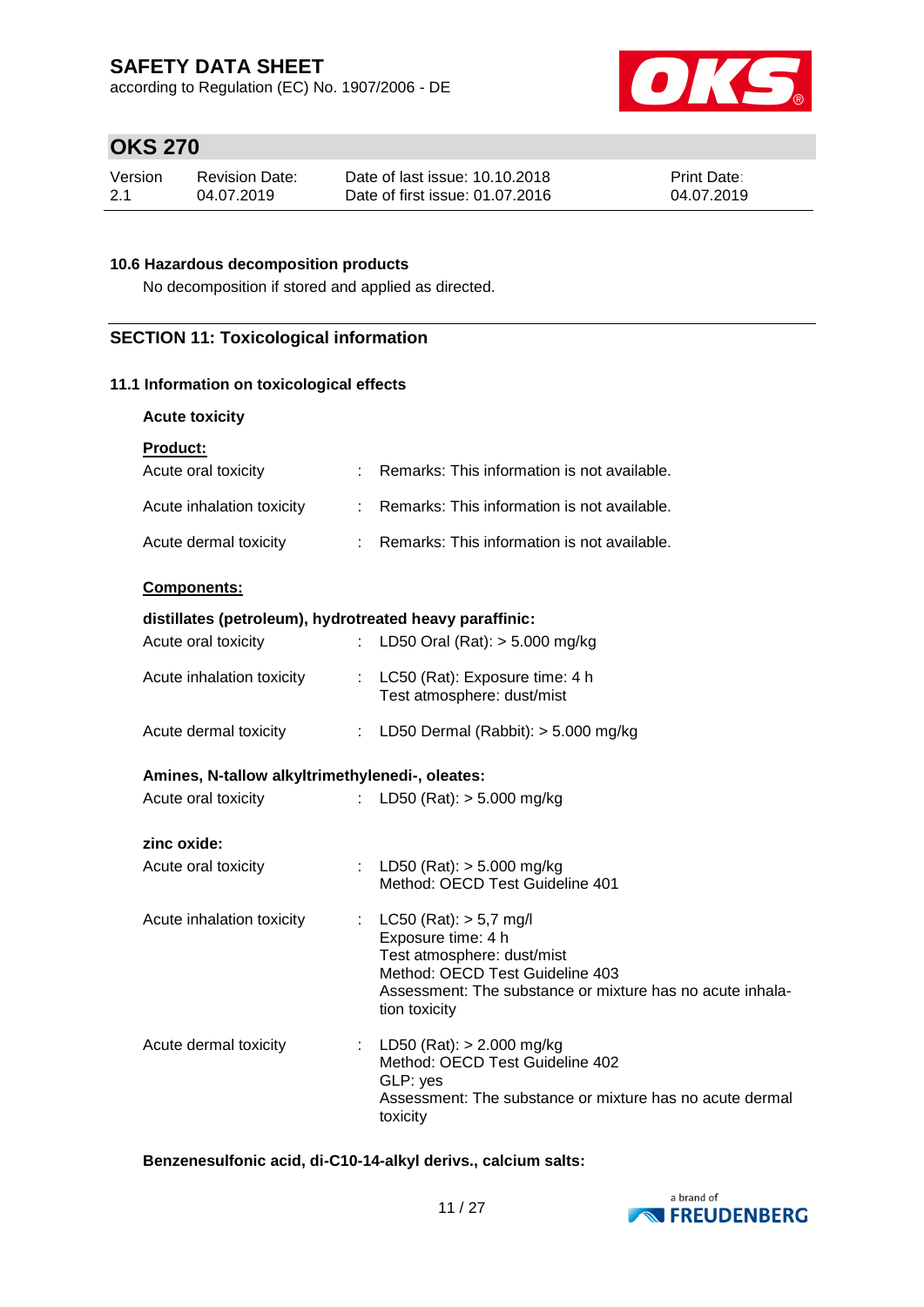according to Regulation (EC) No. 1907/2006 - DE



## **OKS 270**

|                | ,,,,,,,,        |                                                                                                                    |                               |                                                                                                                                                                                                |                           |
|----------------|-----------------|--------------------------------------------------------------------------------------------------------------------|-------------------------------|------------------------------------------------------------------------------------------------------------------------------------------------------------------------------------------------|---------------------------|
| Version<br>2.1 |                 | <b>Revision Date:</b><br>04.07.2019                                                                                |                               | Date of last issue: 10.10.2018<br>Date of first issue: 01.07.2016                                                                                                                              | Print Date:<br>04.07.2019 |
|                |                 | Acute oral toxicity                                                                                                | ÷                             | LD50 (Rat): $> 5.000$ mg/kg                                                                                                                                                                    |                           |
|                |                 | Acute inhalation toxicity                                                                                          | ÷                             | $LC50$ (Rat): $> 1.9$ mg/l<br>Exposure time: 4 h<br>Test atmosphere: dust/mist<br>Assessment: The substance or mixture has no acute inhala-<br>tion toxicity                                   |                           |
|                |                 | Acute dermal toxicity                                                                                              |                               | : LD50 (Rat): $> 2.000$ mg/kg<br>Assessment: The substance or mixture has no acute dermal<br>toxicity                                                                                          |                           |
|                |                 |                                                                                                                    |                               | Distillates (petroleum), hydrotreated heavy paraffinic; Baseoil - unspecified:                                                                                                                 |                           |
|                |                 | Acute oral toxicity                                                                                                |                               | LD50 (Rat): $> 5.000$ mg/kg<br>Method: OECD Test Guideline 401<br>GLP: yes                                                                                                                     |                           |
|                |                 | Acute inhalation toxicity                                                                                          | $\mathbb{Z}^{\mathbb{Z}^n}$ . | LC50 (Rat): $> 5,53$ mg/l<br>Exposure time: 4 h<br>Test atmosphere: dust/mist<br>Method: OECD Test Guideline 403<br>Assessment: The substance or mixture has no acute inhala-<br>tion toxicity |                           |
|                |                 | Acute dermal toxicity                                                                                              |                               | : LD50 (Rabbit): $> 5.000$ mg/kg<br>Method: OECD Test Guideline 402                                                                                                                            |                           |
|                |                 | Ethene, 1,1,2,2-tetrafluoro-, homopolymer:                                                                         |                               |                                                                                                                                                                                                |                           |
|                |                 | Acute oral toxicity                                                                                                |                               | : LD50 (Rat): $> 5.000$ mg/kg<br>Method: OECD Test Guideline 401                                                                                                                               |                           |
|                |                 | <b>Skin corrosion/irritation</b>                                                                                   |                               |                                                                                                                                                                                                |                           |
|                | <b>Product:</b> |                                                                                                                    |                               |                                                                                                                                                                                                |                           |
|                |                 | Remarks: This information is not available.                                                                        |                               |                                                                                                                                                                                                |                           |
|                |                 | Components:                                                                                                        |                               |                                                                                                                                                                                                |                           |
|                |                 | Amines, N-tallow alkyltrimethylenedi-, oleates:                                                                    |                               |                                                                                                                                                                                                |                           |
|                |                 | Species: Rabbit<br>Assessment: Irritating to skin.<br>Result: Irritating to skin.                                  |                               |                                                                                                                                                                                                |                           |
|                | zinc oxide:     |                                                                                                                    |                               |                                                                                                                                                                                                |                           |
|                |                 | Species: Rabbit<br>Assessment: No skin irritation<br>Method: OECD Test Guideline 404<br>Result: No skin irritation |                               |                                                                                                                                                                                                |                           |

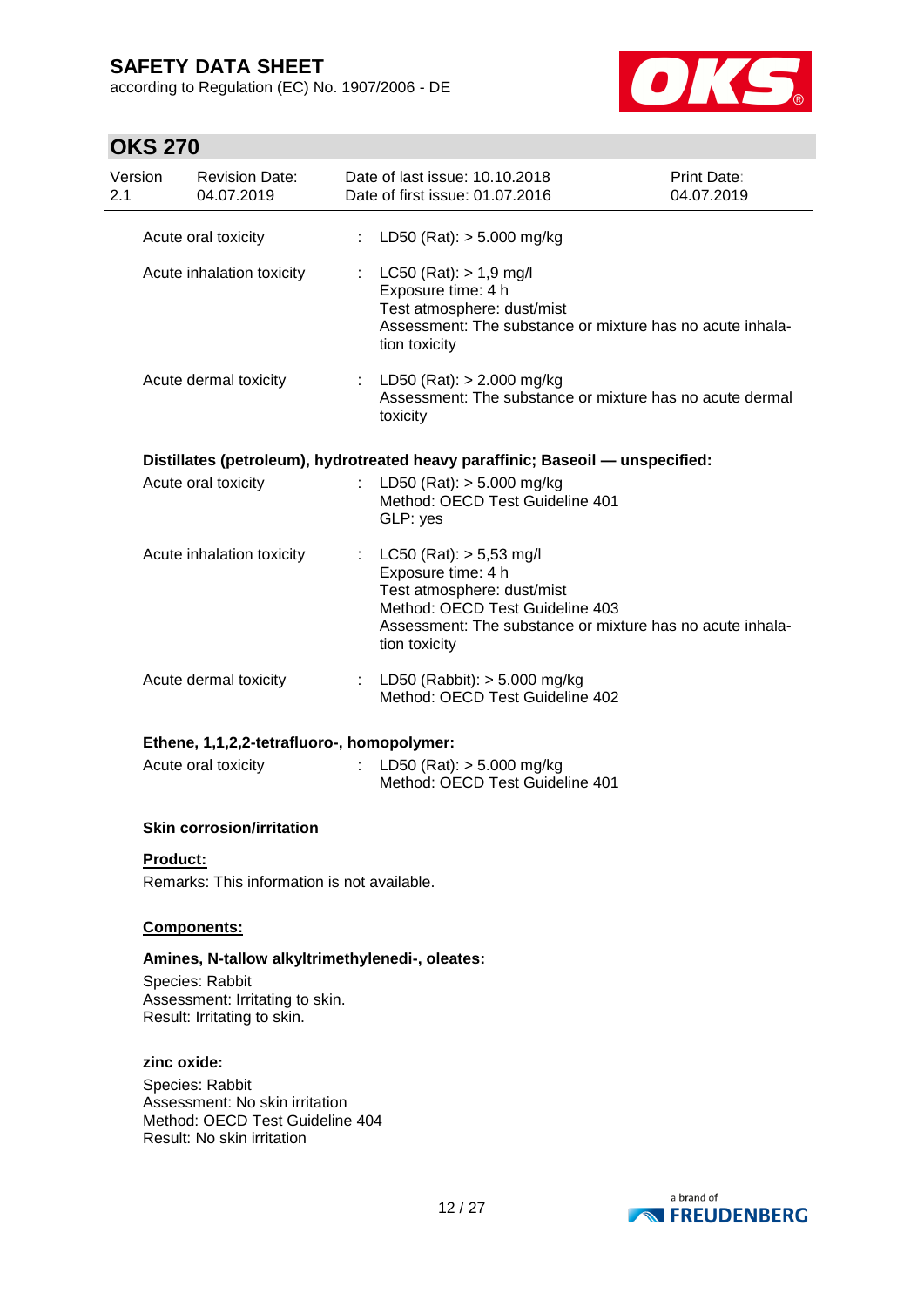according to Regulation (EC) No. 1907/2006 - DE



## **OKS 270**

| Version | <b>Revision Date:</b> | Date of last issue: 10.10.2018  | <b>Print Date:</b> |
|---------|-----------------------|---------------------------------|--------------------|
| 2.1     | 04.07.2019            | Date of first issue: 01.07.2016 | 04.07.2019         |

#### **Benzenesulfonic acid, di-C10-14-alkyl derivs., calcium salts:**

Assessment: No skin irritation Method: OECD Test Guideline 404 Result: No skin irritation

### **Distillates (petroleum), hydrotreated heavy paraffinic; Baseoil — unspecified:**

Species: Rabbit Assessment: No skin irritation Method: OECD Test Guideline 404 Result: No skin irritation GLP: yes

#### **Ethene, 1,1,2,2-tetrafluoro-, homopolymer:**

Species: Rabbit Assessment: No skin irritation Result: No skin irritation

#### **Serious eye damage/eye irritation**

**Product:**

Remarks: This information is not available.

### **Components:**

#### **Amines, N-tallow alkyltrimethylenedi-, oleates:**

Species: Rabbit Assessment: Irritating to eyes. Method: OECD Test Guideline 405 Result: Irritating to eyes.

#### **zinc oxide:**

Species: Rabbit Assessment: No eye irritation Method: OECD Test Guideline 405 Result: No eye irritation GLP: yes

### **Benzenesulfonic acid, di-C10-14-alkyl derivs., calcium salts:**

Assessment: No eye irritation Method: OECD Test Guideline 405 Result: No skin irritation

### **Distillates (petroleum), hydrotreated heavy paraffinic; Baseoil — unspecified:**

Species: Rabbit Assessment: No eye irritation Method: OECD Test Guideline 405 Result: No eye irritation GLP: yes

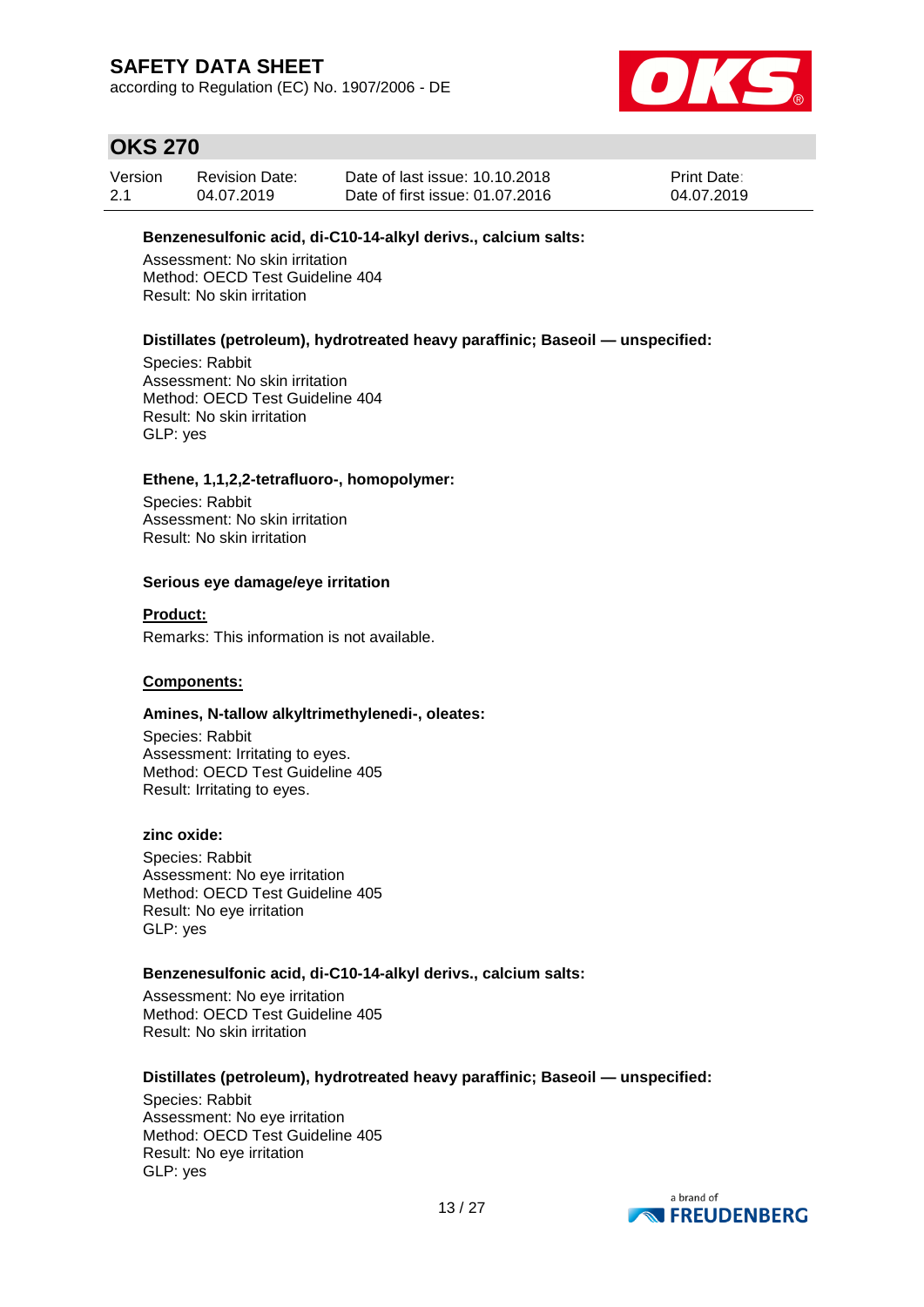according to Regulation (EC) No. 1907/2006 - DE



## **OKS 270**

| Version | <b>Revision Date:</b> | Date of last issue: 10.10.2018  | <b>Print Date:</b> |
|---------|-----------------------|---------------------------------|--------------------|
| 2.1     | 04.07.2019            | Date of first issue: 01.07.2016 | 04.07.2019         |

### **Ethene, 1,1,2,2-tetrafluoro-, homopolymer:**

Species: Rabbit Assessment: No eye irritation Result: No eye irritation

### **Respiratory or skin sensitisation**

#### **Product:**

Remarks: This information is not available.

### **Components:**

#### **Amines, N-tallow alkyltrimethylenedi-, oleates:**

Assessment: Does not cause skin sensitisation. Result: Does not cause skin sensitisation.

### **zinc oxide:**

Test Type: Maximisation Test Species: Guinea pig Assessment: Does not cause skin sensitisation. Method: OECD Test Guideline 406 Result: Does not cause skin sensitisation. GLP: yes

### **Benzenesulfonic acid, di-C10-14-alkyl derivs., calcium salts:**

Assessment: Probability or evidence of low to moderate skin sensitisation rate in humans Result: Probability or evidence of low to moderate skin sensitisation rate in humans

### **Distillates (petroleum), hydrotreated heavy paraffinic; Baseoil — unspecified:**

Species: Guinea pig Assessment: Does not cause skin sensitisation. Method: OECD Test Guideline 406 Result: Does not cause skin sensitisation. GLP: yes

### **Ethene, 1,1,2,2-tetrafluoro-, homopolymer:**

Assessment: Did not cause sensitisation on laboratory animals. Result: Did not cause sensitisation on laboratory animals.

#### **Germ cell mutagenicity**

#### **Product:**

| Genotoxicity in vitro | Remarks: No data available |
|-----------------------|----------------------------|
| Genotoxicity in vivo  | Remarks: No data available |

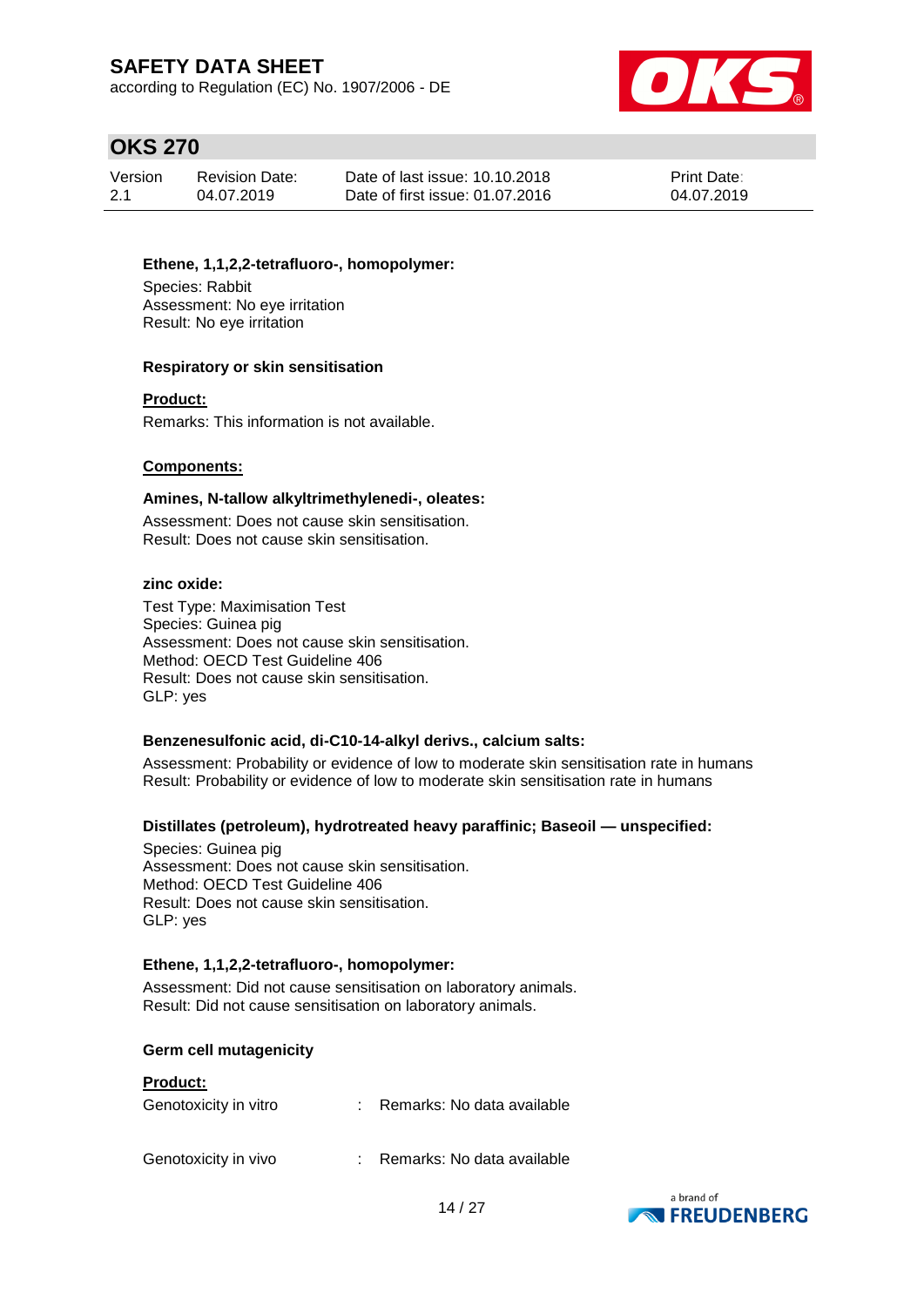according to Regulation (EC) No. 1907/2006 - DE



## **OKS 270**

| Version | Revision Date: | Date of last issue: 10.10.2018  | <b>Print Date:</b> |
|---------|----------------|---------------------------------|--------------------|
| 2.1     | 04.07.2019     | Date of first issue: 01.07.2016 | 04.07.2019         |

### **Components:**

| Amines, N-tallow alkyltrimethylenedi-, oleates: |  |                                                                                  |  |  |  |
|-------------------------------------------------|--|----------------------------------------------------------------------------------|--|--|--|
| Germ cell mutagenicity- As-<br>sessment         |  | Tests on bacterial or mammalian cell cultures did not show<br>mutagenic effects. |  |  |  |
| zinc oxide:                                     |  |                                                                                  |  |  |  |
| Germ cell mutagenicity-As-                      |  | Tests on bacterial or mammalian cell cultures did not show                       |  |  |  |

mutagenic effects.

## **Benzenesulfonic acid, di-C10-14-alkyl derivs., calcium salts:**

| Genotoxicity in vitro | : Test Type: Microbial mutagenesis assay (Ames test)<br>Species: Salmonella typhimurium<br>Metabolic activation: with and without metabolic activation<br>Method: OECD Test Guideline 471 |  |
|-----------------------|-------------------------------------------------------------------------------------------------------------------------------------------------------------------------------------------|--|
|                       | Result: negative                                                                                                                                                                          |  |

#### **Carcinogenicity**

#### **Product:**

sessment

Remarks: No data available

### **Components:**

### **distillates (petroleum), hydrotreated heavy paraffinic:**

Carcinogenicity - Assess-: Not classifiable as a human carcinogen. ment

#### **Amines, N-tallow alkyltrimethylenedi-, oleates:**

Carcinogenicity - Assess-: No evidence of carcinogenicity in animal studies. ment

### **zinc oxide:**

Carcinogenicity - Assess-: Not classifiable as a human carcinogen. ment

### **Distillates (petroleum), hydrotreated heavy paraffinic; Baseoil — unspecified:**

| Carcinogenicity - Assess- | Not classifiable as a human carcinogen. |
|---------------------------|-----------------------------------------|
| ment                      |                                         |

### **Ethene, 1,1,2,2-tetrafluoro-, homopolymer:**

Carcinogenicity - Assess-: Not classifiable as a human carcinogen.ment

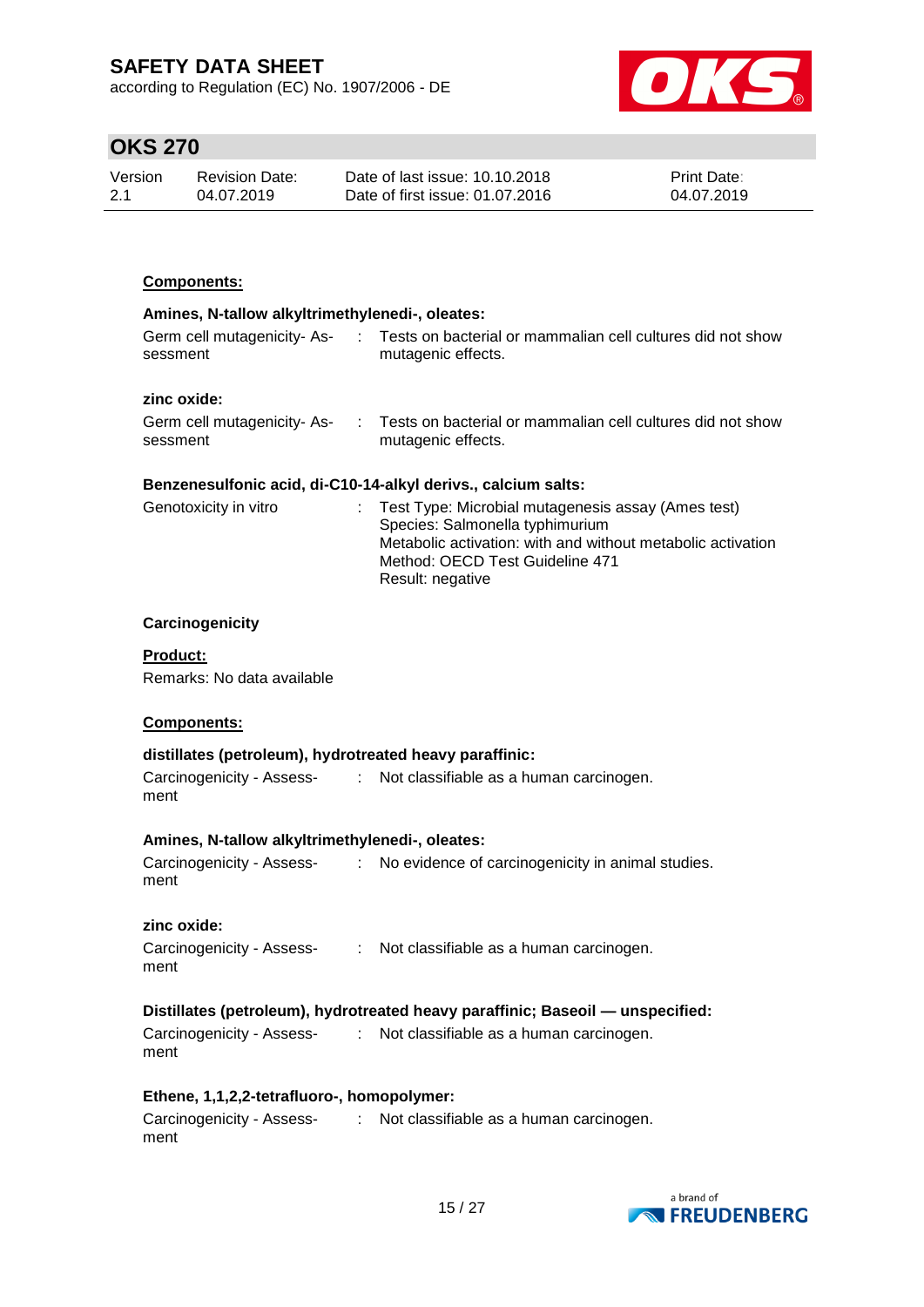according to Regulation (EC) No. 1907/2006 - DE



## **OKS 270**

| UNJ ZIV         |                                                 |                                                                                                  |                           |
|-----------------|-------------------------------------------------|--------------------------------------------------------------------------------------------------|---------------------------|
| Version<br>2.1  | <b>Revision Date:</b><br>04.07.2019             | Date of last issue: 10.10.2018<br>Date of first issue: 01.07.2016                                | Print Date:<br>04.07.2019 |
|                 | <b>Reproductive toxicity</b>                    |                                                                                                  |                           |
| <b>Product:</b> |                                                 |                                                                                                  |                           |
|                 | Effects on fertility                            | Remarks: No data available<br>$\mathcal{L}$                                                      |                           |
| ment            | Effects on foetal develop-                      | Remarks: No data available<br>$\mathbb{Z}^{\mathbb{Z}^n}$ .                                      |                           |
|                 | Components:                                     |                                                                                                  |                           |
|                 | Amines, N-tallow alkyltrimethylenedi-, oleates: |                                                                                                  |                           |
| sessment        | Reproductive toxicity - As-                     | $\mathcal{L}^{\pm}$<br>No toxicity to reproduction<br>No toxicity to reproduction                |                           |
|                 | zinc oxide:                                     |                                                                                                  |                           |
| sessment        | Reproductive toxicity - As-                     | No toxicity to reproduction<br>No toxicity to reproduction                                       |                           |
|                 |                                                 | Benzenesulfonic acid, di-C10-14-alkyl derivs., calcium salts:                                    |                           |
| sessment        | Reproductive toxicity - As-                     | No toxicity to reproduction<br>$\mathcal{L}^{\mathcal{L}}$<br>No toxicity to reproduction        |                           |
|                 |                                                 | Distillates (petroleum), hydrotreated heavy paraffinic; Baseoil - unspecified:                   |                           |
| sessment        | Reproductive toxicity - As-                     | No toxicity to reproduction<br>$\mathcal{L}$                                                     |                           |
|                 | <b>STOT - single exposure</b>                   |                                                                                                  |                           |
|                 | <b>Components:</b>                              |                                                                                                  |                           |
| exposure.       | Amines, N-tallow alkyltrimethylenedi-, oleates: | Assessment: The substance or mixture is not classified as specific target organ toxicant, single |                           |
| exposure.       | zinc oxide:                                     | Assessment: The substance or mixture is not classified as specific target organ toxicant, single |                           |
|                 | Ethene, 1,1,2,2-tetrafluoro-, homopolymer:      |                                                                                                  |                           |

Assessment: The substance or mixture is not classified as specific target organ toxicant, single exposure.

### **STOT - repeated exposure**

### **Components:**

**Amines, N-tallow alkyltrimethylenedi-, oleates:**

Exposure routes: Ingestion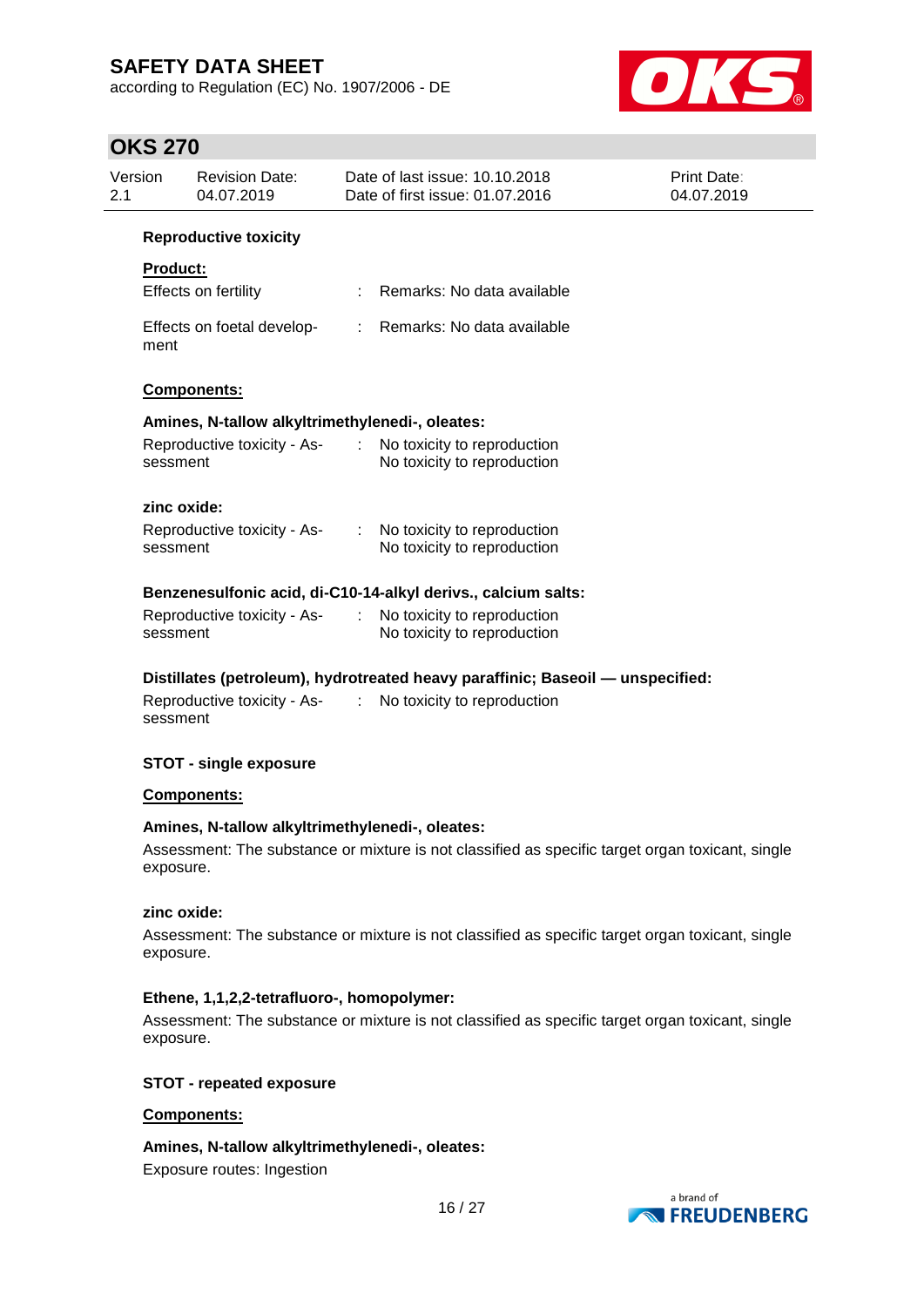according to Regulation (EC) No. 1907/2006 - DE



## **OKS 270**

| Version | <b>Revision Date:</b> | Date of last issue: 10.10.2018  | <b>Print Date:</b> |
|---------|-----------------------|---------------------------------|--------------------|
| 2.1     | 04.07.2019            | Date of first issue: 01.07.2016 | 04.07.2019         |

Assessment: May cause damage to organs through prolonged or repeated exposure.

### **zinc oxide:**

Assessment: The substance or mixture is not classified as specific target organ toxicant, repeated exposure.

### **Ethene, 1,1,2,2-tetrafluoro-, homopolymer:**

Assessment: The substance or mixture is not classified as specific target organ toxicant, repeated exposure.

### **Repeated dose toxicity**

**Product:** Remarks: This information is not available.

### **Aspiration toxicity**

**Product:** This information is not available.

### **Components:**

**distillates (petroleum), hydrotreated heavy paraffinic:** May be fatal if swallowed and enters airways.

May be harmful if swallowed and enters airways.

### **zinc oxide:**

No aspiration toxicity classification

**Distillates (petroleum), hydrotreated heavy paraffinic; Baseoil — unspecified:**

No aspiration toxicity classification

### **Ethene, 1,1,2,2-tetrafluoro-, homopolymer:**

No aspiration toxicity classification

### **Further information**

### **Product:**

Remarks: Information given is based on data on the components and the toxicology of similar products.

### **Components:**

### **distillates (petroleum), hydrotreated heavy paraffinic:**

Remarks: Information given is based on data on the components and the toxicology of similar

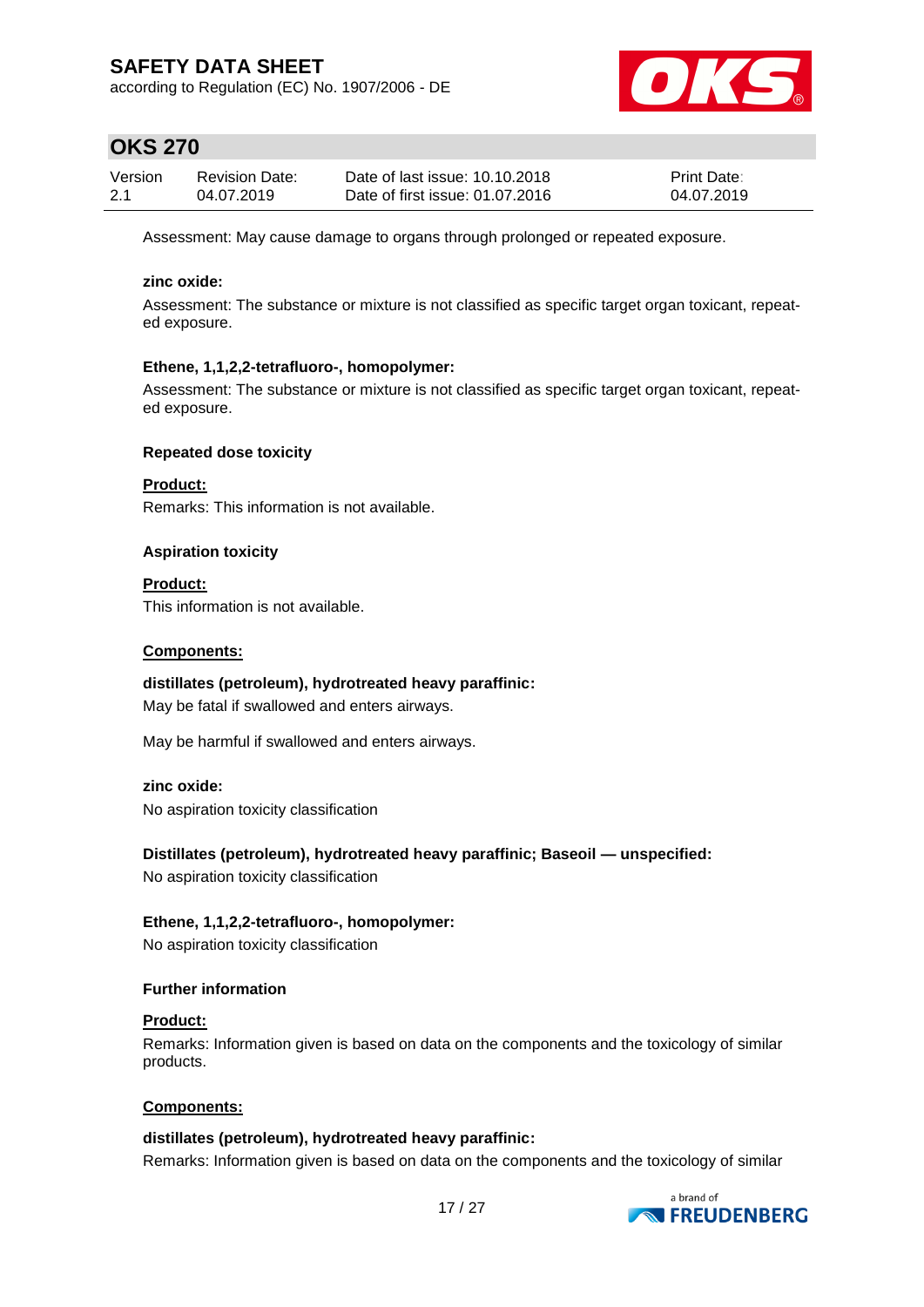according to Regulation (EC) No. 1907/2006 - DE



## **OKS 270**

| Version | Revision Date: | Date of last issue: 10.10.2018  | <b>Print Date:</b> |
|---------|----------------|---------------------------------|--------------------|
| 2.1     | 04.07.2019     | Date of first issue: 01.07.2016 | 04.07.2019         |

products.

## **SECTION 12: Ecological information**

### **12.1 Toxicity**

| Product:                                                                            |                       |                                                                                                                                                                |
|-------------------------------------------------------------------------------------|-----------------------|----------------------------------------------------------------------------------------------------------------------------------------------------------------|
| Toxicity to fish                                                                    |                       | Remarks: Very toxic to aquatic organisms.                                                                                                                      |
| Toxicity to daphnia and other : Remarks: No data available<br>aquatic invertebrates |                       |                                                                                                                                                                |
| Toxicity to algae                                                                   |                       | Remarks: No data available                                                                                                                                     |
| Toxicity to microorganisms                                                          |                       | Remarks: No data available                                                                                                                                     |
| Components:                                                                         |                       |                                                                                                                                                                |
| Amines, N-tallow alkyltrimethylenedi-, oleates:                                     |                       |                                                                                                                                                                |
| Toxicity to fish                                                                    |                       | LC50 (Danio rerio (zebra fish)): $> 0.1 - 1$ mg/l<br>Exposure time: 96 h<br>Method: OECD Test Guideline 203                                                    |
| aquatic invertebrates                                                               |                       | Toxicity to daphnia and other : EC50 (Daphnia magna (Water flea)): > 0,1 - 1 mg/l<br>Exposure time: 48 h                                                       |
| Toxicity to algae                                                                   |                       | EC50 (Pseudokirchneriella subcapitata (green algae)): > 0,01<br>$-0,1$ mg/l<br>Exposure time: 72 h<br>Method: OECD Test Guideline 201                          |
| M-Factor (Short-term (acute) :<br>aquatic hazard)                                   |                       | 10                                                                                                                                                             |
| Toxicity to daphnia and other :<br>aquatic invertebrates (Chron-<br>ic toxicity)    |                       | $EC10:$ > 0,1 - 1 mg/l<br>Exposure time: 21 d<br>Species: Daphnia magna (Water flea)<br><b>Test Type: Reproduction Test</b><br>Method: OECD Test Guideline 211 |
| M-Factor (Long-term (chron- :<br>ic) aquatic hazard)                                |                       | 1                                                                                                                                                              |
| <b>Ecotoxicology Assessment</b><br>Short-term (acute) aquatic<br>hazard             | $\sim 100$ M $_\odot$ | Very toxic to aquatic life.                                                                                                                                    |

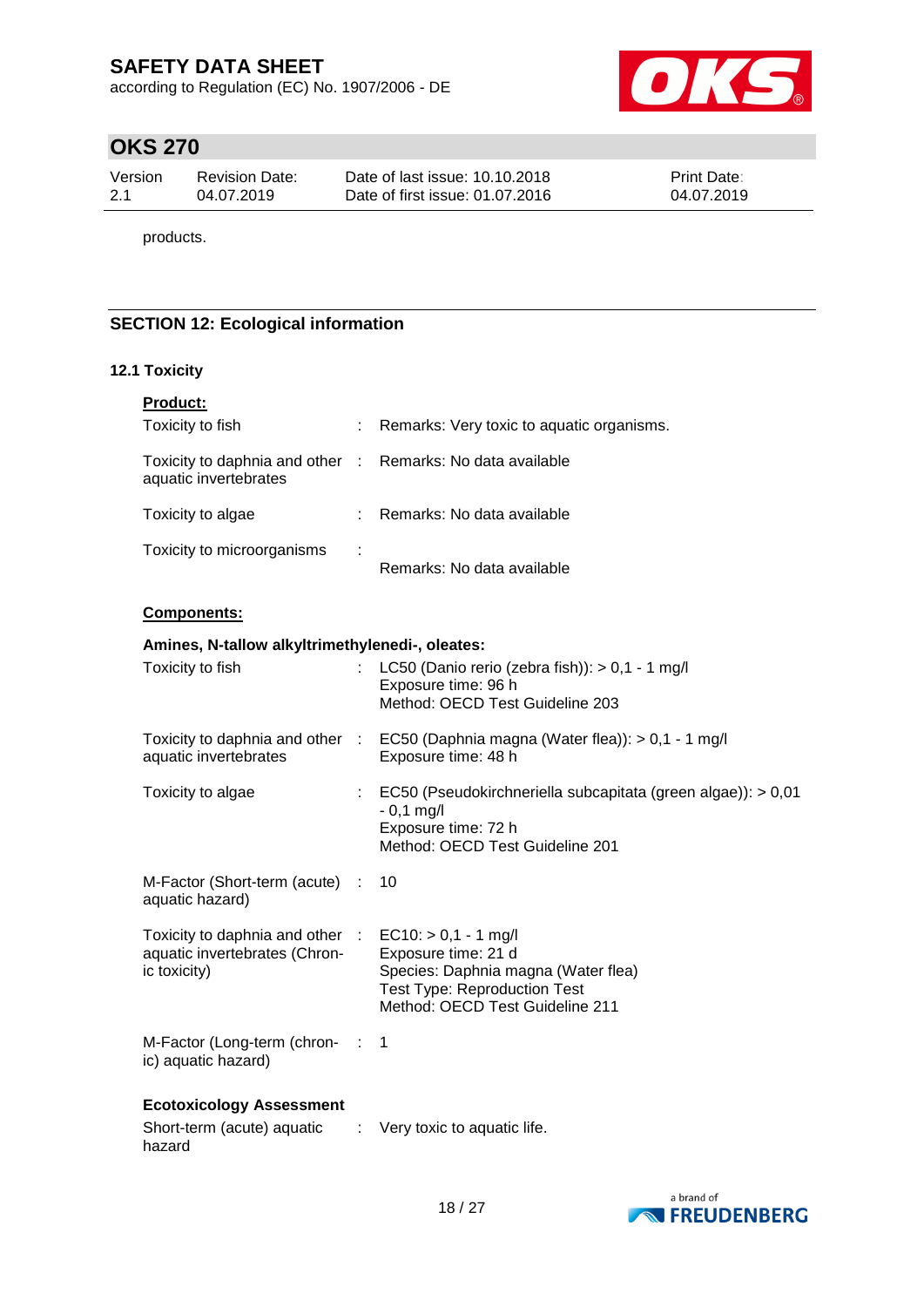according to Regulation (EC) No. 1907/2006 - DE



## **OKS 270**

| 2.1 | Version      | <b>Revision Date:</b><br>04.07.2019                              | Date of last issue: 10.10.2018<br>Date of first issue: 01.07.2016                                                                                                   | Print Date:<br>04.07.2019 |
|-----|--------------|------------------------------------------------------------------|---------------------------------------------------------------------------------------------------------------------------------------------------------------------|---------------------------|
|     | hazard       | Long-term (chronic) aquatic                                      | : Very toxic to aquatic life with long lasting effects.                                                                                                             |                           |
|     | zinc oxide:  |                                                                  |                                                                                                                                                                     |                           |
|     |              | Toxicity to fish                                                 | LC50 (Danio rerio (zebra fish)): 1,55 mg/l<br>Exposure time: 96 h<br>Test Type: static test                                                                         |                           |
|     |              | aquatic invertebrates                                            | Toxicity to daphnia and other : EC50 (Daphnia magna (Water flea)): 1 mg/l<br>Exposure time: 48 h<br>Test Type: static test<br>Method: OECD Test Guideline 202       |                           |
|     |              | Toxicity to algae                                                | EC50 (Pseudokirchneriella subcapitata (green algae)): 0,136<br>mg/l<br>Exposure time: 72 h<br>Test Type: static test<br>Method: OECD Test Guideline 201<br>GLP: yes |                           |
|     |              | M-Factor (Short-term (acute) :<br>aquatic hazard)                | $\mathbf 1$                                                                                                                                                         |                           |
|     |              | Toxicity to microorganisms                                       | EC50 (activated sludge): > 1.000 mg/l<br>Exposure time: 3 h<br>Method: OECD Test Guideline 209<br>GLP: yes                                                          |                           |
|     | ic toxicity) | Toxicity to daphnia and other :<br>aquatic invertebrates (Chron- | $0,04$ mg/l<br>Exposure time: 21 d<br>Species: Daphnia magna (Water flea)<br>Test Type: semi-static test<br>Method: OECD Test Guideline 211                         |                           |
|     |              | M-Factor (Long-term (chron-<br>ic) aquatic hazard)               | 1                                                                                                                                                                   |                           |
|     |              |                                                                  | Benzenesulfonic acid, di-C10-14-alkyl derivs., calcium salts:                                                                                                       |                           |
|     |              | Toxicity to fish                                                 | LC50 (Oncorhynchus mykiss (rainbow trout)): > 100 mg/l<br>Exposure time: 96 h<br>Method: OECD Test Guideline 203                                                    |                           |
|     |              | Toxicity to daphnia and other :<br>aquatic invertebrates         | (Daphnia magna (Water flea)): > 100 mg/l<br>Exposure time: 48 h<br>Method: OECD Test Guideline 202                                                                  |                           |
|     |              | Toxicity to algae                                                | NOELR (Desmodesmus subspicatus (green algae)): 100 mg/l<br>Exposure time: 72 h<br>Method: OECD Test Guideline 201                                                   |                           |
|     |              |                                                                  | EL50 (Desmodesmus subspicatus (green algae)): > 100 mg/l                                                                                                            |                           |

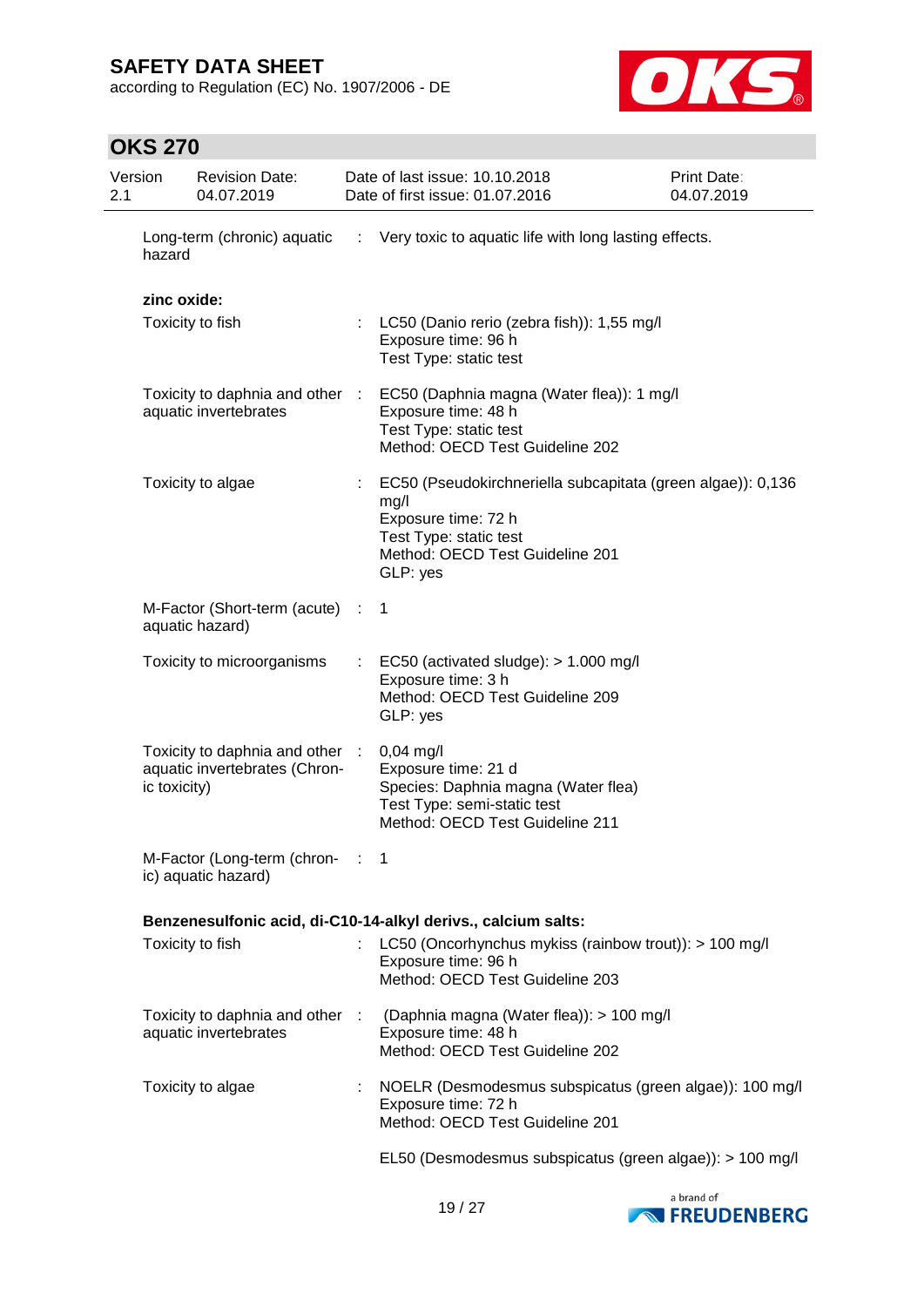according to Regulation (EC) No. 1907/2006 - DE



## **OKS 270**

| Version<br>2.1 |              | <b>Revision Date:</b><br>04.07.2019                            |             | Date of last issue: 10.10.2018<br><b>Print Date:</b><br>Date of first issue: 01.07.2016<br>04.07.2019                                                     |  |  |
|----------------|--------------|----------------------------------------------------------------|-------------|-----------------------------------------------------------------------------------------------------------------------------------------------------------|--|--|
|                |              |                                                                |             | Exposure time: 72 h<br>Method: OECD Test Guideline 201                                                                                                    |  |  |
|                |              | Toxicity to microorganisms                                     | ÷           | EC50 (activated sludge): $> 10.000$ mg/l<br>Exposure time: 3 h<br>Method: OECD Test Guideline 209                                                         |  |  |
|                |              |                                                                |             | Distillates (petroleum), hydrotreated heavy paraffinic; Baseoil - unspecified:                                                                            |  |  |
|                |              | Toxicity to fish                                               |             | LC50 (Pimephales promelas (fathead minnow)): > 100 mg/l<br>Exposure time: 96 h<br>Test Type: static test<br>Method: OECD Test Guideline 203<br>GLP: yes   |  |  |
|                |              | Toxicity to daphnia and other<br>aquatic invertebrates         | <b>COL</b>  | EC50 (Daphnia magna (Water flea)): > 10.000 mg/l<br>Exposure time: 48 h<br>Test Type: Immobilization<br>Method: OECD Test Guideline 202<br>GLP: yes       |  |  |
|                | ic toxicity) | Toxicity to daphnia and other<br>aquatic invertebrates (Chron- | $\sim 10^7$ | NOEC: 10 mg/l<br>Exposure time: 21 d<br>Species: Daphnia magna (Water flea)<br>Test Type: semi-static test<br>Method: OECD Test Guideline 211<br>GLP: yes |  |  |
|                |              | 12.2 Persistence and degradability                             |             |                                                                                                                                                           |  |  |
|                | Product:     |                                                                |             |                                                                                                                                                           |  |  |
|                |              | Biodegradability                                               |             | Remarks: No data available                                                                                                                                |  |  |
|                | ity          | Physico-chemical removabil-                                    | ÷.          | Remarks: No data available                                                                                                                                |  |  |
|                |              | Components:                                                    |             |                                                                                                                                                           |  |  |
|                |              | Amines, N-tallow alkyltrimethylenedi-, oleates:                |             |                                                                                                                                                           |  |  |
|                |              | Biodegradability                                               |             | Result: rapidly biodegradable                                                                                                                             |  |  |
|                | zinc oxide:  |                                                                |             |                                                                                                                                                           |  |  |
|                |              | Biodegradability                                               |             | Remarks: The methods for determining biodegradability are<br>not applicable to inorganic substances.                                                      |  |  |
|                |              |                                                                |             | Benzenesulfonic acid, di-C10-14-alkyl derivs., calcium salts:                                                                                             |  |  |
|                |              | Biodegradability                                               |             | Result: Not readily biodegradable.<br>Biodegradation: 8 %<br>Exposure time: 28 d<br>Method: OECD Test Guideline 301D                                      |  |  |

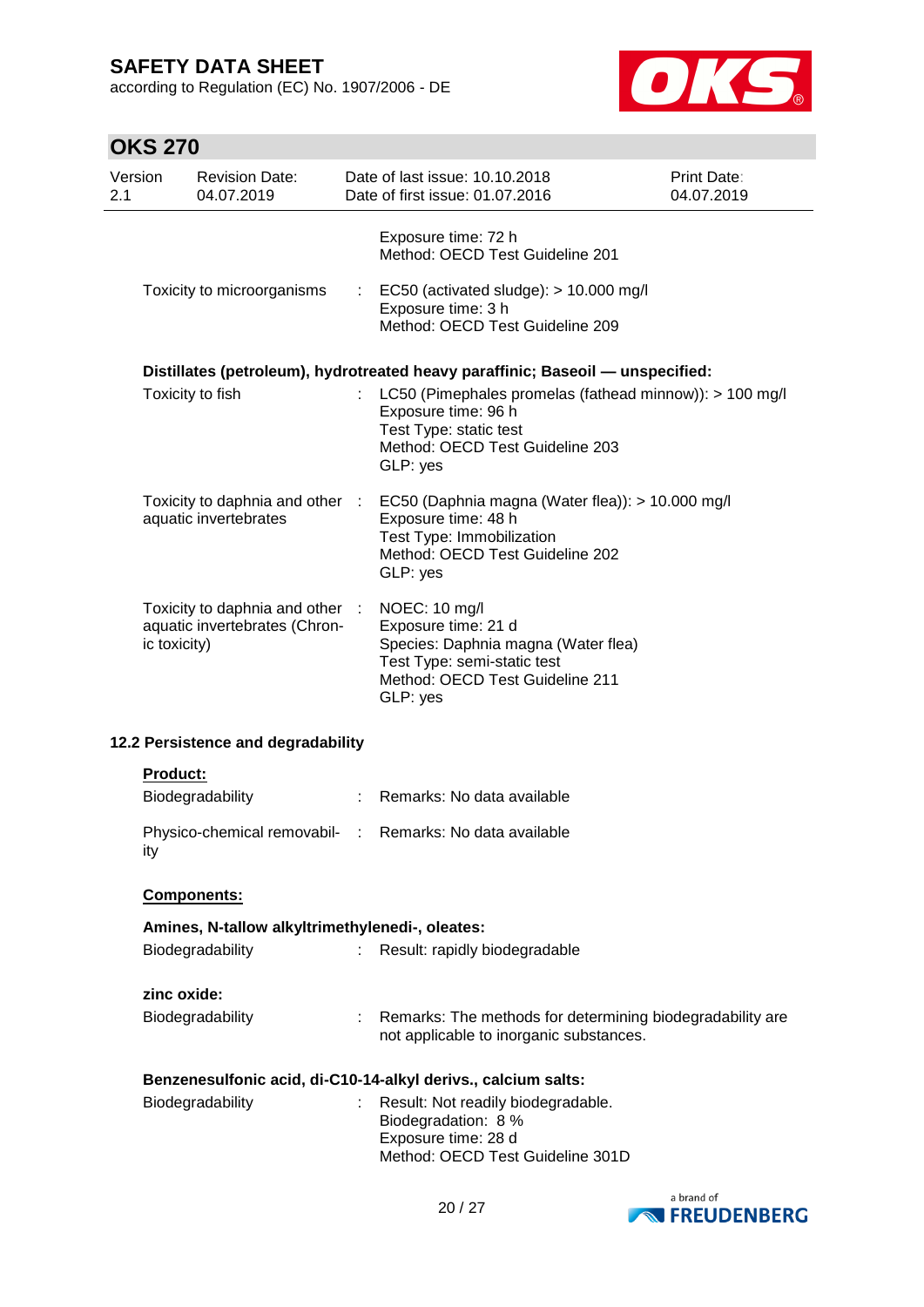according to Regulation (EC) No. 1907/2006 - DE



## **OKS 270**

| Version | <b>Revision Date:</b> | Date of last issue: 10.10.2018  | <b>Print Date:</b> |
|---------|-----------------------|---------------------------------|--------------------|
| 2.1     | 04.07.2019            | Date of first issue: 01.07.2016 | 04.07.2019         |

### **Distillates (petroleum), hydrotreated heavy paraffinic; Baseoil — unspecified:**

| Biodegradability | : Test Type: aerobic              |
|------------------|-----------------------------------|
|                  | Inoculum: activated sludge        |
|                  | Result: Not rapidly biodegradable |
|                  | Biodegradation: 3 %               |
|                  | Exposure time: 28 d               |
|                  | Method: OECD Test Guideline 301B  |
|                  | GLP: yes                          |

#### **12.3 Bioaccumulative potential**

## **Product:**

| Bioaccumulation | : Remarks: This mixture contains no substance considered to |
|-----------------|-------------------------------------------------------------|
|                 | be persistent, bioaccumulating and toxic (PBT).             |
|                 | This mixture contains no substance considered to be very    |
|                 | persistent and very bioaccumulating (vPvB).                 |

#### **Components:**

| Amines, N-tallow alkyltrimethylenedi-, oleates: |                                                               |
|-------------------------------------------------|---------------------------------------------------------------|
| <b>Bioaccumulation</b>                          | : Remarks: Bioaccumulation is unlikely.                       |
|                                                 |                                                               |
|                                                 | Benzenesulfonic acid, di-C10-14-alkyl derivs., calcium salts: |
| <b>Bioaccumulation</b>                          | Bioconcentration factor (BCF): 70,8                           |
| Partition coefficient: n-<br>octanol/water      | : $log Pow: 26,22 (20 °C)$                                    |

### **Distillates (petroleum), hydrotreated heavy paraffinic; Baseoil — unspecified:**

Partition coefficient: n- : log Pow: > 2 octanol/water

#### **12.4 Mobility in soil**

| <b>Product:</b><br>Mobility                        | : Remarks: No data available |
|----------------------------------------------------|------------------------------|
| Distribution among environ-<br>mental compartments | : Remarks: No data available |

### **12.5 Results of PBT and vPvB assessment**

#### **Product:**

| Assessment | : This substance/mixture contains no components considered   |
|------------|--------------------------------------------------------------|
|            | to be either persistent, bioaccumulative and toxic (PBT), or |
|            | very persistent and very bioaccumulative (vPvB) at levels of |
|            | 0.1% or higher                                               |

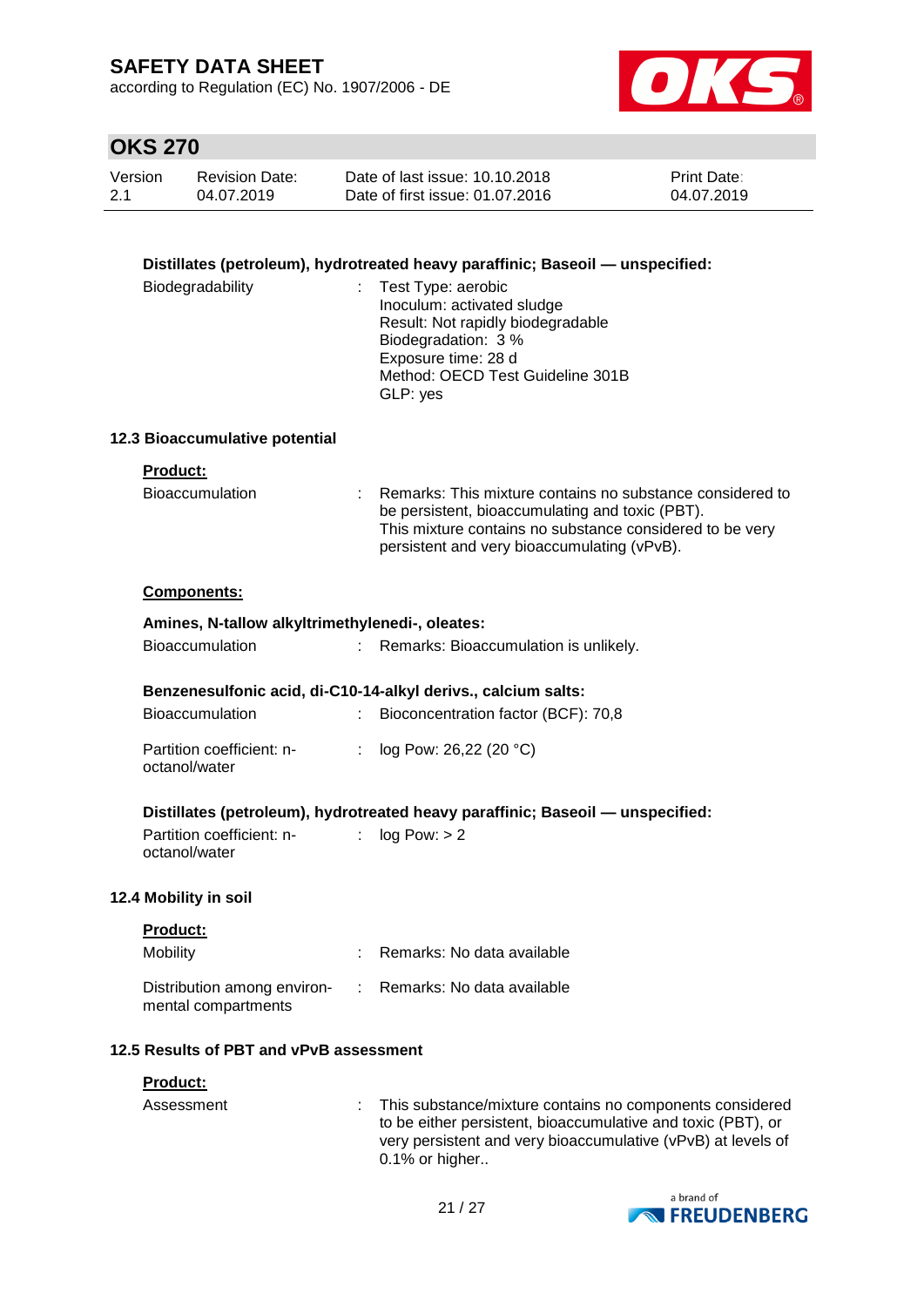according to Regulation (EC) No. 1907/2006 - DE



## **OKS 270**

| Version<br><b>Revision Date:</b><br>04.07.2019<br>2.1 |                 | Date of last issue: 10.10.2018<br>Date of first issue: 01.07.2016 | Print Date:<br>04.07.2019                                                      |                         |
|-------------------------------------------------------|-----------------|-------------------------------------------------------------------|--------------------------------------------------------------------------------|-------------------------|
|                                                       |                 |                                                                   |                                                                                |                         |
|                                                       |                 | Components:                                                       |                                                                                |                         |
|                                                       |                 | Amines, N-tallow alkyltrimethylenedi-, oleates:                   |                                                                                |                         |
|                                                       | Assessment      |                                                                   | Non-classified PBT substance. Non-classified vPvB sub-<br>stance.              |                         |
|                                                       | zinc oxide:     |                                                                   |                                                                                |                         |
|                                                       | Assessment      |                                                                   | Remarks: Not applicable                                                        |                         |
|                                                       |                 |                                                                   | Distillates (petroleum), hydrotreated heavy paraffinic; Baseoil - unspecified: |                         |
|                                                       | Assessment      |                                                                   | Non-classified vPvB substance. Non-classified PBT sub-<br>stance.              |                         |
|                                                       |                 | Ethene, 1,1,2,2-tetrafluoro-, homopolymer:                        |                                                                                |                         |
|                                                       | Assessment      |                                                                   | Non-classified vPvB substance. Non-classified PBT sub-<br>stance.              |                         |
|                                                       |                 | 12.6 Other adverse effects                                        |                                                                                |                         |
|                                                       | <b>Product:</b> |                                                                   |                                                                                |                         |
|                                                       |                 |                                                                   | ويعتبر والمستنصر والمتحول والمتحل المتحرك والمتحارب والمحارب المستلال المائية  | متحفظ المستحال المستحدد |

## **SECTION 13: Disposal considerations**

| 13.1 Waste treatment methods |                                                                                                                                                                                                                         |
|------------------------------|-------------------------------------------------------------------------------------------------------------------------------------------------------------------------------------------------------------------------|
| Product                      | The product should not be allowed to enter drains, water<br>÷<br>courses or the soil.<br>Do not dispose of with domestic refuse.<br>Dispose of as hazardous waste in compliance with local and<br>national regulations. |
|                              | Waste codes should be assigned by the user based on the<br>application for which the product was used.                                                                                                                  |
| Contaminated packaging       | Packaging that is not properly emptied must be disposed of as<br>÷<br>the unused product.<br>Dispose of waste product or used containers according to<br>local regulations.                                             |
|                              | The following Waste Codes are only suggestions:                                                                                                                                                                         |

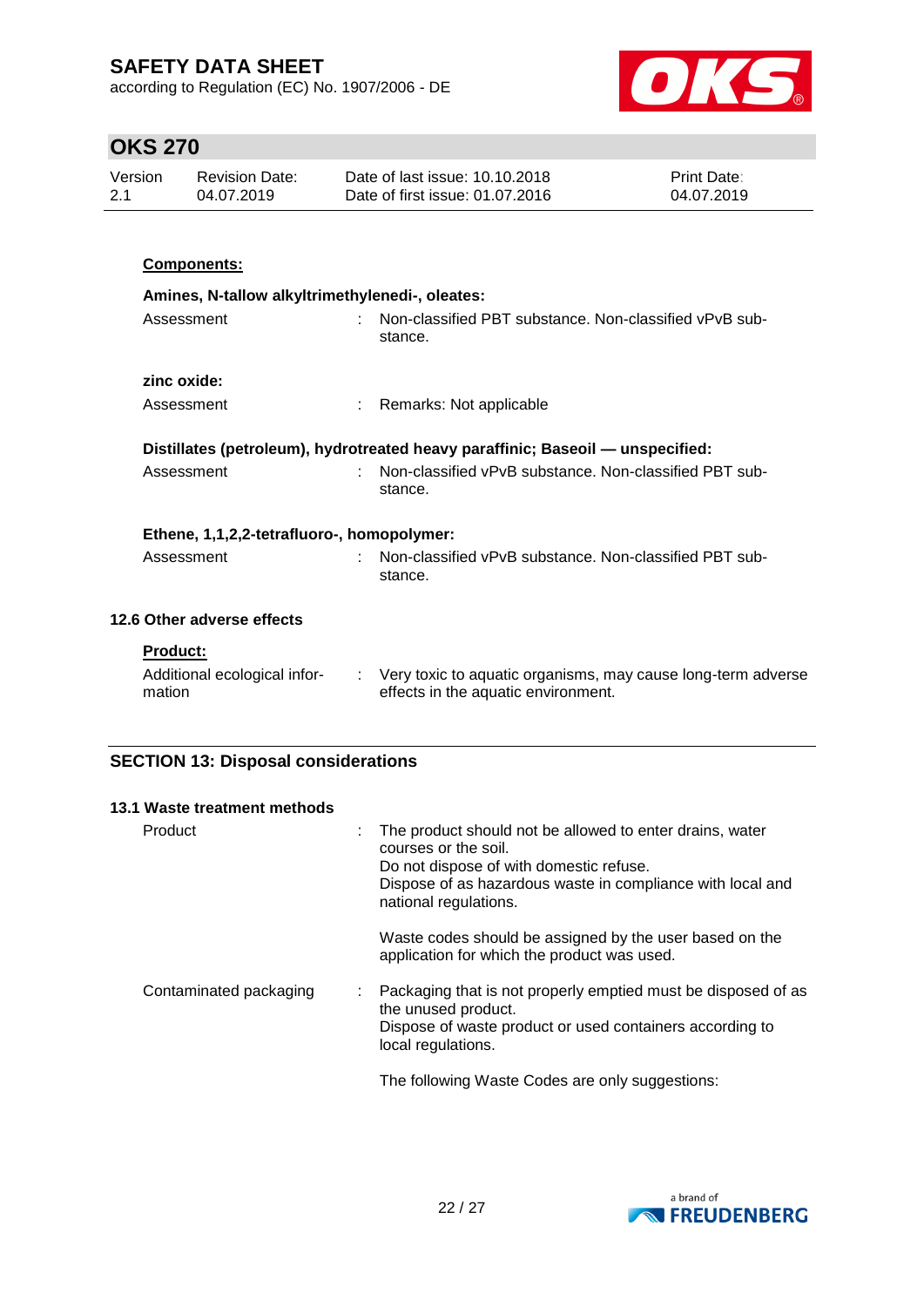according to Regulation (EC) No. 1907/2006 - DE



## **OKS 270**

| Version | <b>Revision Date:</b> | Date of last issue: 10.10.2018  | <b>Print Date:</b> |
|---------|-----------------------|---------------------------------|--------------------|
| 2.1     | 04.07.2019            | Date of first issue: 01.07.2016 | 04.07.2019         |

## **SECTION 14: Transport information**

| 14.1 UN number                                                                                        |                            |                                                                                     |
|-------------------------------------------------------------------------------------------------------|----------------------------|-------------------------------------------------------------------------------------|
| <b>ADR</b>                                                                                            |                            | $:$ UN 3077                                                                         |
| <b>IMDG</b>                                                                                           |                            | <b>UN 3077</b>                                                                      |
| <b>IATA</b>                                                                                           |                            | <b>UN 3077</b>                                                                      |
| 14.2 UN proper shipping name                                                                          |                            |                                                                                     |
| <b>ADR</b>                                                                                            |                            | : ENVIRONMENTALLY HAZARDOUS SUBSTANCE, SOLID,<br>N.O.S.<br>(fatty amine derivative) |
| <b>IMDG</b>                                                                                           |                            | ENVIRONMENTALLY HAZARDOUS SUBSTANCE, SOLID,<br>N.O.S.<br>(fatty amine derivative)   |
| <b>IATA</b>                                                                                           |                            | Environmentally hazardous substance, solid, n.o.s.<br>(fatty amine derivative)      |
| 14.3 Transport hazard class(es)                                                                       |                            |                                                                                     |
| <b>ADR</b>                                                                                            |                            | 9                                                                                   |
| <b>IMDG</b>                                                                                           |                            | 9                                                                                   |
| <b>IATA</b>                                                                                           |                            | 9                                                                                   |
| 14.4 Packing group                                                                                    |                            |                                                                                     |
| <b>ADR</b><br>Packing group<br><b>Classification Code</b><br>Hazard Identification Number :<br>Labels | $\pm$ 111                  | M7<br>90<br>9                                                                       |
| <b>IMDG</b><br>Packing group<br>Labels<br>EmS Code                                                    |                            | $\blacksquare$<br>9<br>$: F-A, S-F$                                                 |
| <b>IATA (Cargo)</b><br>Packing instruction (cargo<br>aircraft)                                        | $\mathcal{L}^{\text{max}}$ | 956                                                                                 |
| Packing instruction (LQ)<br>Packing group<br>Labels                                                   |                            | Y956<br>Ш<br>Class 9 - Miscellaneous dangerous substances and articles              |
| <b>IATA (Passenger)</b><br>Packing instruction (passen-<br>ger aircraft)<br>Packing instruction (LQ)  | ÷                          | 956<br>Y956                                                                         |
| Packing group<br>Labels                                                                               |                            | $\mathbf{III}$<br>Class 9 - Miscellaneous dangerous substances and articles         |

### **14.5 Environmental hazards**

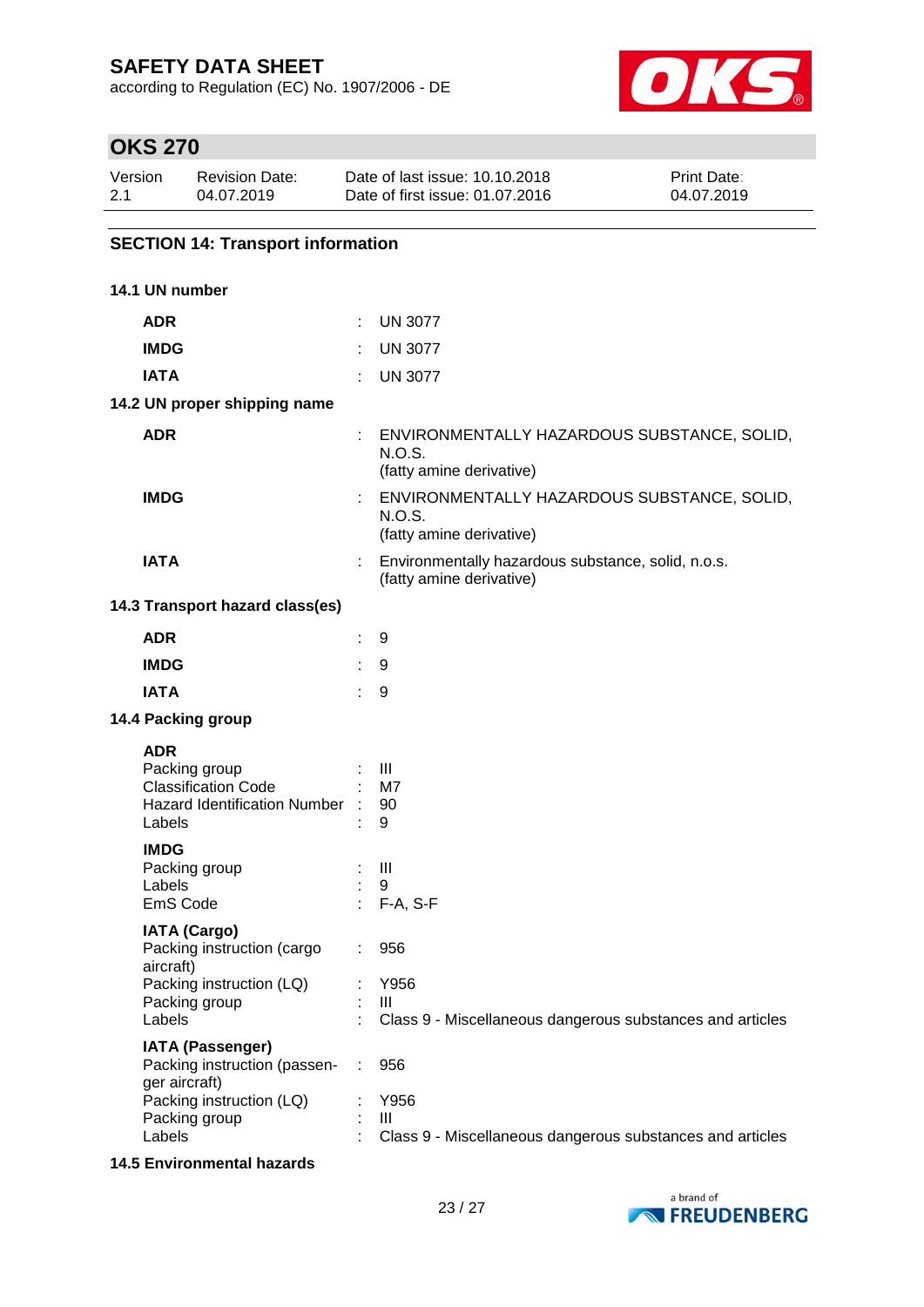according to Regulation (EC) No. 1907/2006 - DE



## **OKS 270**

| Version<br>2.1 |             | <b>Revision Date:</b><br>04.07.2019                  |    | Date of last issue: 10.10.2018<br>Date of first issue: 01.07.2016       | <b>Print Date:</b><br>04.07.2019 |
|----------------|-------------|------------------------------------------------------|----|-------------------------------------------------------------------------|----------------------------------|
|                | <b>ADR</b>  | Environmentally hazardous                            |    | yes                                                                     |                                  |
|                | <b>IMDG</b> | Marine pollutant                                     |    | yes                                                                     |                                  |
|                |             | <b>IATA (Passenger)</b><br>Environmentally hazardous | ÷. | yes                                                                     |                                  |
|                |             | <b>IATA (Cargo)</b><br>Environmentally hazardous     |    | yes                                                                     |                                  |
|                |             | 14.6 Special precautions for user                    |    |                                                                         |                                  |
|                |             | No special precautions required.                     |    |                                                                         |                                  |
|                |             |                                                      |    | 14.7 Transport in bulk according to Annex II of Marpol and the IBC Code |                                  |
|                | Remarks     |                                                      |    | Not applicable for product as supplied.                                 |                                  |

### **SECTION 15: Regulatory information**

#### **15.1 Safety, health and environmental regulations/legislation specific for the substance or mixture**

| REACH - Candidate List of Substances of Very High<br>Concern for Authorisation (Article 59).                                                         |    | : This product does not contain sub-<br>stances of very high concern (Regu-<br>lation (EC) No 1907/2006 (REACH),<br>Article 57). |
|------------------------------------------------------------------------------------------------------------------------------------------------------|----|----------------------------------------------------------------------------------------------------------------------------------|
| REACH - List of substances subject to authorisation<br>(Annex XIV)                                                                                   |    | Not applicable                                                                                                                   |
| Regulation (EC) No 1005/2009 on substances that de-<br>plete the ozone layer                                                                         |    | Not applicable                                                                                                                   |
| Regulation (EC) No 850/2004 on persistent organic pol-<br>lutants                                                                                    | ÷  | Not applicable                                                                                                                   |
| Regulation (EC) No 649/2012 of the European Parlia-<br>ment and the Council concerning the export and import<br>of dangerous chemicals               | ÷. | Not applicable                                                                                                                   |
| REACH - Restrictions on the manufacture, placing on<br>the market and use of certain dangerous substances,<br>preparations and articles (Annex XVII) | ÷. | Not applicable                                                                                                                   |

E1

Seveso III: Directive 2012/18/EU of the European Parliament and of the Council on the control of major-accident hazards involving dangerous substances.  $Quantitiv 1$  Quantity 2

|                | $x$ uuritity i | $x$ uunny $-$ |
|----------------|----------------|---------------|
| ENVIRONMENTAL  | 100 t          | 200 t         |
| <b>HAZARDS</b> |                |               |

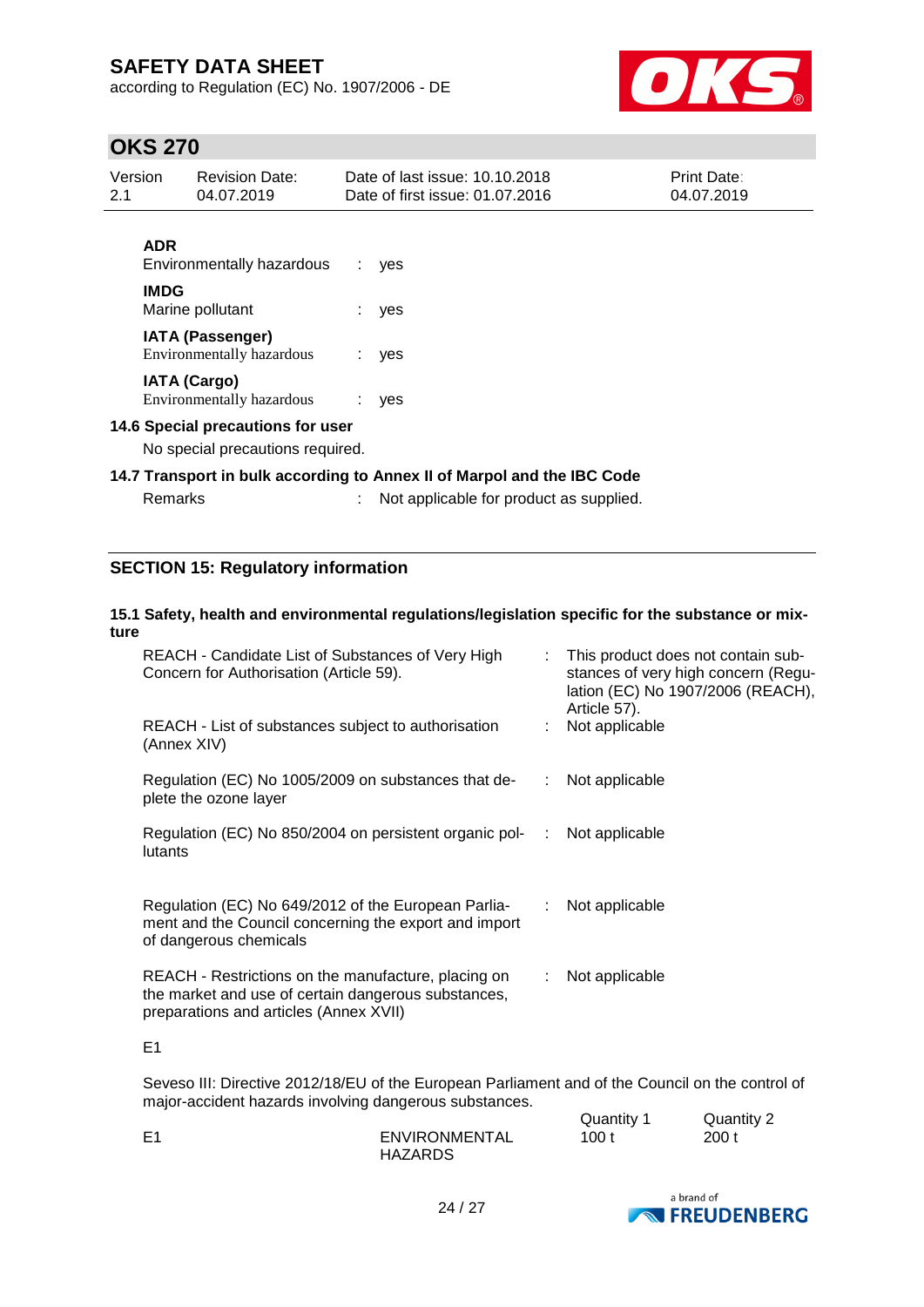according to Regulation (EC) No. 1907/2006 - DE



## **OKS 270**

| Version<br>2.1                         |  | <b>Revision Date:</b><br>04.07.2019 |                                                                                         | Date of last issue: 10.10.2018<br>Date of first issue: 01.07.2016                                                                                        | Print Date:<br>04.07.2019 |
|----------------------------------------|--|-------------------------------------|-----------------------------------------------------------------------------------------|----------------------------------------------------------------------------------------------------------------------------------------------------------|---------------------------|
| Water contaminating class<br>(Germany) |  |                                     | : WGK 2 obviously hazardous to water<br>Classification according to AwSV, Annex 1 (5.2) |                                                                                                                                                          |                           |
| TA Luft List (Germany)                 |  |                                     | ÷                                                                                       | Total dust:<br>others: 35,14 %<br>Inorganic substances in powdered form:                                                                                 |                           |
|                                        |  |                                     |                                                                                         | Not applicable<br>Inorganic substances in vapour or gaseous form:<br>Not applicable<br>Organic Substances:<br>portion Class 1: 0,03 %<br>others: 64,83 % |                           |
|                                        |  |                                     |                                                                                         | Carcinogenic substances:<br>Not applicable<br>Mutagenic:<br>Not applicable<br>Toxic to reproduction:<br>Not applicable                                   |                           |
|                                        |  | Volatile organic compounds          |                                                                                         | Directive 2010/75/EU of 24 November 2010 on industrial<br>emissions (integrated pollution prevention and control)<br>Remarks: Not applicable             |                           |

### **15.2 Chemical safety assessment**

This information is not available.

### **SECTION 16: Other information**

#### **Full text of H-Statements**

| H <sub>304</sub>  | May be fatal if swallowed and enters airways.                                      |
|-------------------|------------------------------------------------------------------------------------|
| H315              | Causes skin irritation.                                                            |
| H <sub>3</sub> 17 | : May cause an allergic skin reaction.                                             |
| H319              | : Causes serious eye irritation.                                                   |
| H373              | May cause damage to organs through prolonged or repeated<br>exposure if swallowed. |
| H400              | : Very toxic to aquatic life.                                                      |
| H410              | : Very toxic to aquatic life with long lasting effects.                            |

### **Full text of other abbreviations**

Note H : The classification and labelling shown for this substance ap-

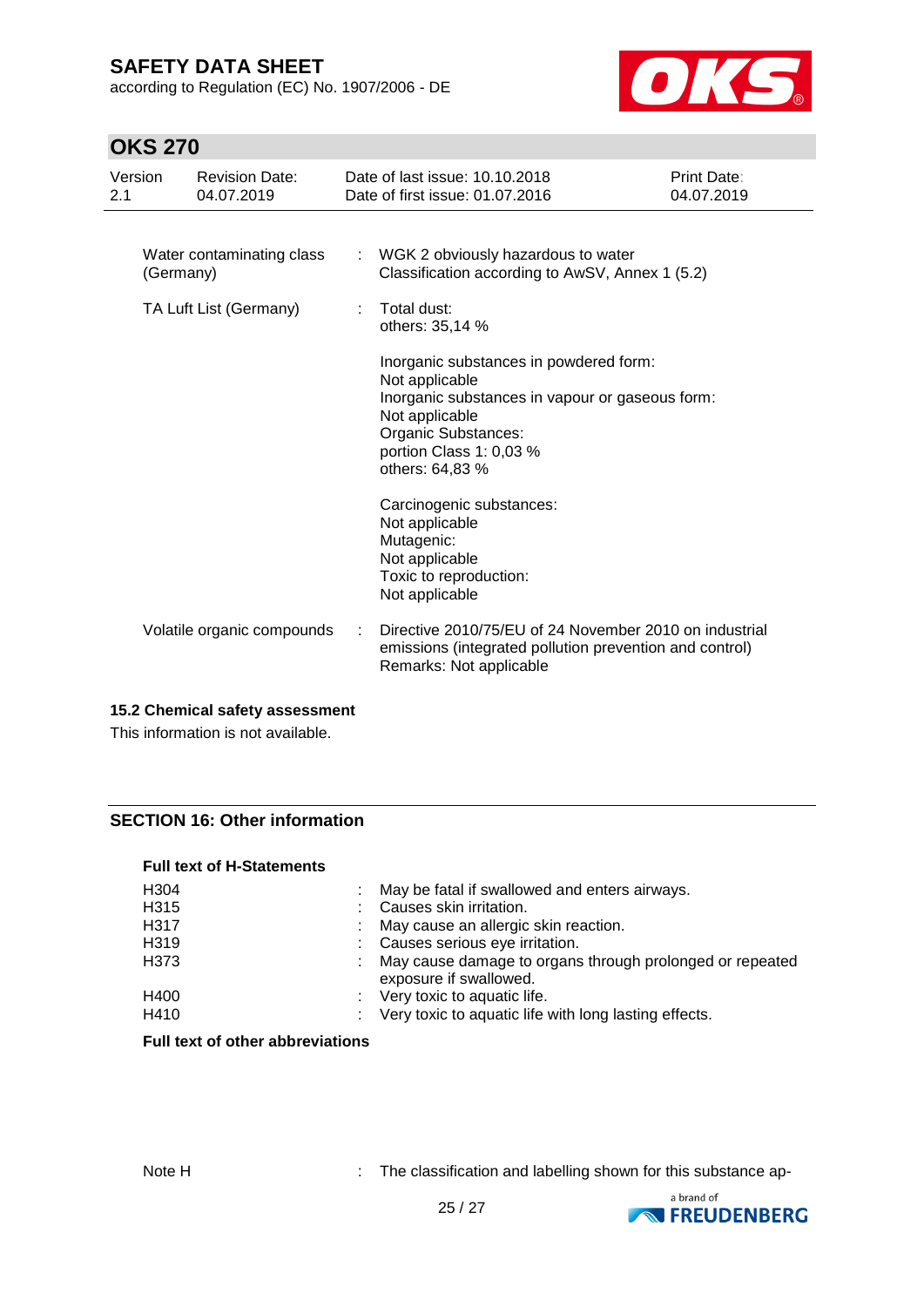according to Regulation (EC) No. 1907/2006 - DE



## **OKS 270**

| Version | <b>Revision Date:</b> | Date of last issue: 10.10.2018                                                                                                                                                                                                                                                                                                                                                                                                                                                                                                                                                                                                                                                                                                                                                                                                                                                                                                                                                                                                                                                                                                                                                                        | Print Date: |
|---------|-----------------------|-------------------------------------------------------------------------------------------------------------------------------------------------------------------------------------------------------------------------------------------------------------------------------------------------------------------------------------------------------------------------------------------------------------------------------------------------------------------------------------------------------------------------------------------------------------------------------------------------------------------------------------------------------------------------------------------------------------------------------------------------------------------------------------------------------------------------------------------------------------------------------------------------------------------------------------------------------------------------------------------------------------------------------------------------------------------------------------------------------------------------------------------------------------------------------------------------------|-------------|
| 2.1     | 04.07.2019            | Date of first issue: 01.07.2016                                                                                                                                                                                                                                                                                                                                                                                                                                                                                                                                                                                                                                                                                                                                                                                                                                                                                                                                                                                                                                                                                                                                                                       | 04.07.2019  |
| Note L  |                       | plies to the hazardous property (ies) indicated by the hazard<br>statement(s) in combination with the hazard class(es) and<br>category(ies) shown. The requirements of Article 4 for manu-<br>facturers, importers or downstream users of this substance<br>apply to all other hazard classes and categories. For hazard<br>classes where the route of exposure or the nature of the ef-<br>fects leads to a differentiation of the classification of the haz-<br>ard class, the manufacturer, importer or downstream user is<br>required to consider the routes of exposure or the nature of<br>the effects not already considered. The final label shall follow<br>the requirements of Article 17 and of section 1.2 of Annex I.<br>The classification as a carcinogen need not apply if it can be<br>shown that the substance contains less than 3 % DMSO ex-<br>tract as measured by IP 346 "Determination of polycyclic aro-<br>matics in unused lubricating base oils and asphaltene free<br>petroleum fractions - Dimethyl sulphoxide extraction refractive<br>index method", Institute of Petroleum, London. This note ap-<br>plies only to certain complex oil-derived substances in Part 3. |             |

ADN - European Agreement concerning the International Carriage of Dangerous Goods by Inland Waterways; ADR - European Agreement concerning the International Carriage of Dangerous Goods by Road; AICS - Australian Inventory of Chemical Substances; ASTM - American Society for the Testing of Materials; bw - Body weight; CLP - Classification Labelling Packaging Regulation; Regulation (EC) No 1272/2008; CMR - Carcinogen, Mutagen or Reproductive Toxicant; DIN - Standard of the German Institute for Standardisation; DSL - Domestic Substances List (Canada); ECHA - European Chemicals Agency; EC-Number - European Community number; ECx - Concentration associated with x% response; ELx - Loading rate associated with x% response; EmS - Emergency Schedule; ENCS - Existing and New Chemical Substances (Japan); ErCx - Concentration associated with x% growth rate response; GHS - Globally Harmonized System; GLP - Good Laboratory Practice; IARC - International Agency for Research on Cancer; IATA - International Air Transport Association; IBC - International Code for the Construction and Equipment of Ships carrying Dangerous Chemicals in Bulk; IC50 - Half maximal inhibitory concentration; ICAO - International Civil Aviation Organization; IECSC - Inventory of Existing Chemical Substances in China; IMDG - International Maritime Dangerous Goods; IMO - International Maritime Organization; ISHL - Industrial Safety and Health Law (Japan); ISO - International Organisation for Standardization; KECI - Korea Existing Chemicals Inventory; LC50 - Lethal Concentration to 50 % of a test population; LD50 - Lethal Dose to 50% of a test population (Median Lethal Dose); MARPOL - International Convention for the Prevention of Pollution from Ships; n.o.s. - Not Otherwise Specified; NO(A)EC - No Observed (Adverse) Effect Concentration; NO(A)EL - No Observed (Adverse) Effect Level; NOELR - No Observable Effect Loading Rate; NZIoC - New Zealand Inventory of Chemicals; OECD - Organization for Economic Co-operation and Development; OPPTS - Office of Chemical Safety and Pollution Prevention; PBT - Persistent, Bioaccumulative and Toxic substance; PICCS - Philippines Inventory of Chemicals and Chemical Substances; (Q)SAR - (Quantitative) Structure Activity Relationship; REACH - Regulation (EC) No 1907/2006 of the European Parliament and of the Council concerning the Registration, Evaluation, Authorisation and Restriction of Chemicals; RID - Regulations concerning the International Carriage of Dangerous Goods by Rail; SADT - Self-Accelerating Decomposition Temperature; SDS - Safety Data Sheet; SVHC - Substance of Very High Concern; TCSI - Taiwan Chemical Substance Inventory; TRGS - Technical Rule for Hazardous Substances; TSCA - Toxic Substances Control Act (United States); UN - United Nations; vPvB - Very Persistent and Very Bioaccumulative

#### **Further information**